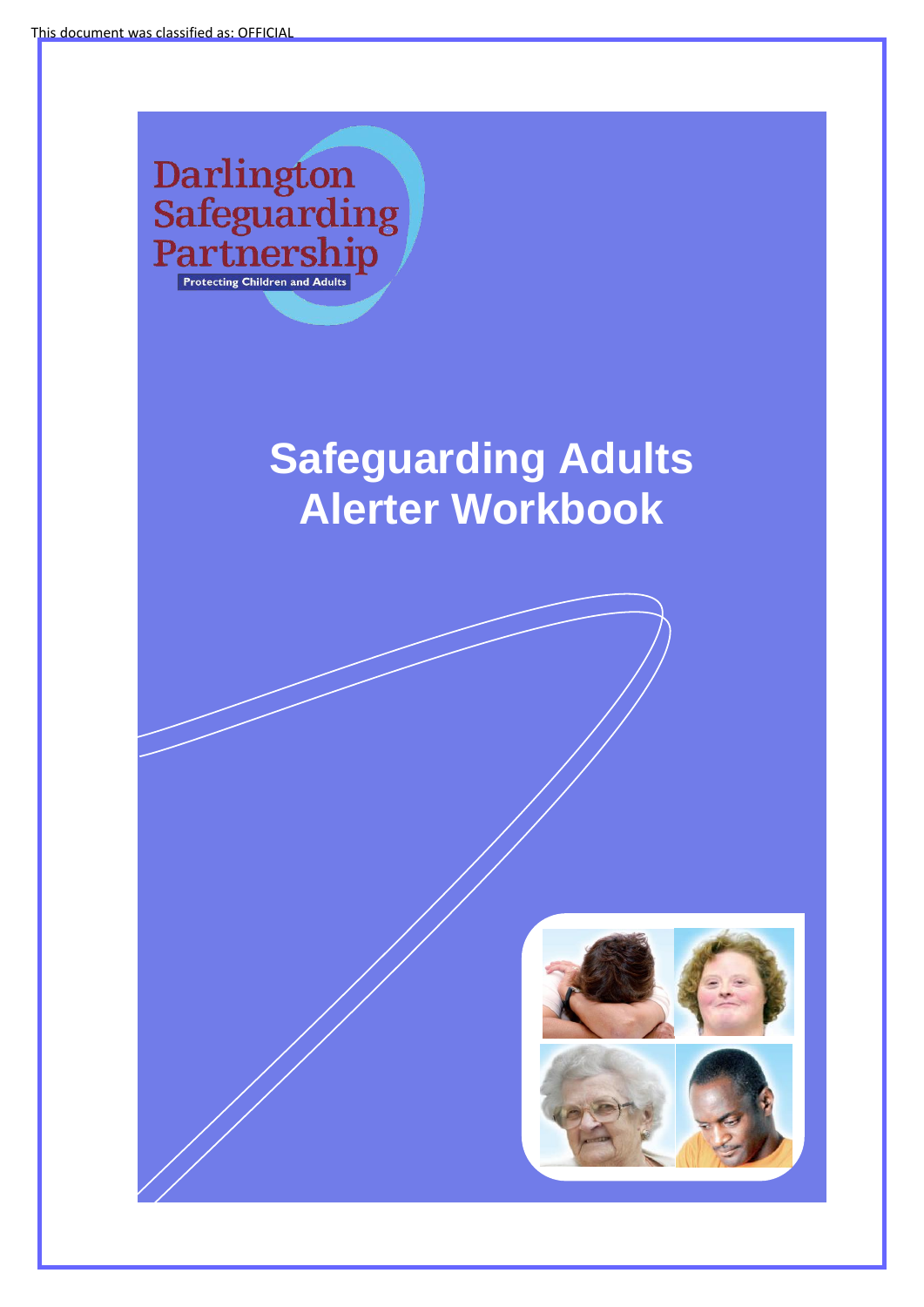## **Contents**

| <b>Title</b>                                          | Page No |
|-------------------------------------------------------|---------|
| Introduction                                          | 3       |
| Who can complete this workbook?                       | 3       |
| What will you gain from completing this workbook?     | 4       |
| Additional information about this workbook            | 5       |
| <b>National Guidance and Legislation</b>              | 5       |
| Definition of a Vulnerable Adult/Adult(s) at risk     | 8       |
| <b>Definition of Abuse</b>                            | 8       |
| <b>Recognising Abuse</b>                              | 9       |
| <b>Indicators of Abuse</b>                            | 14      |
| <b>Risk Factors</b>                                   | 14      |
| Who Abuses?                                           | 15      |
| <b>Responding to Abuse</b>                            | 15      |
| <b>Reporting Abuse</b>                                | 17      |
| Website sources and further reading for this workbook | 18      |
| <b>Information for Managers</b>                       | 19      |
| Assessment of Underpinning Knowledge (Questionnaire)  | 21      |
| <b>Case Examples</b>                                  | 25      |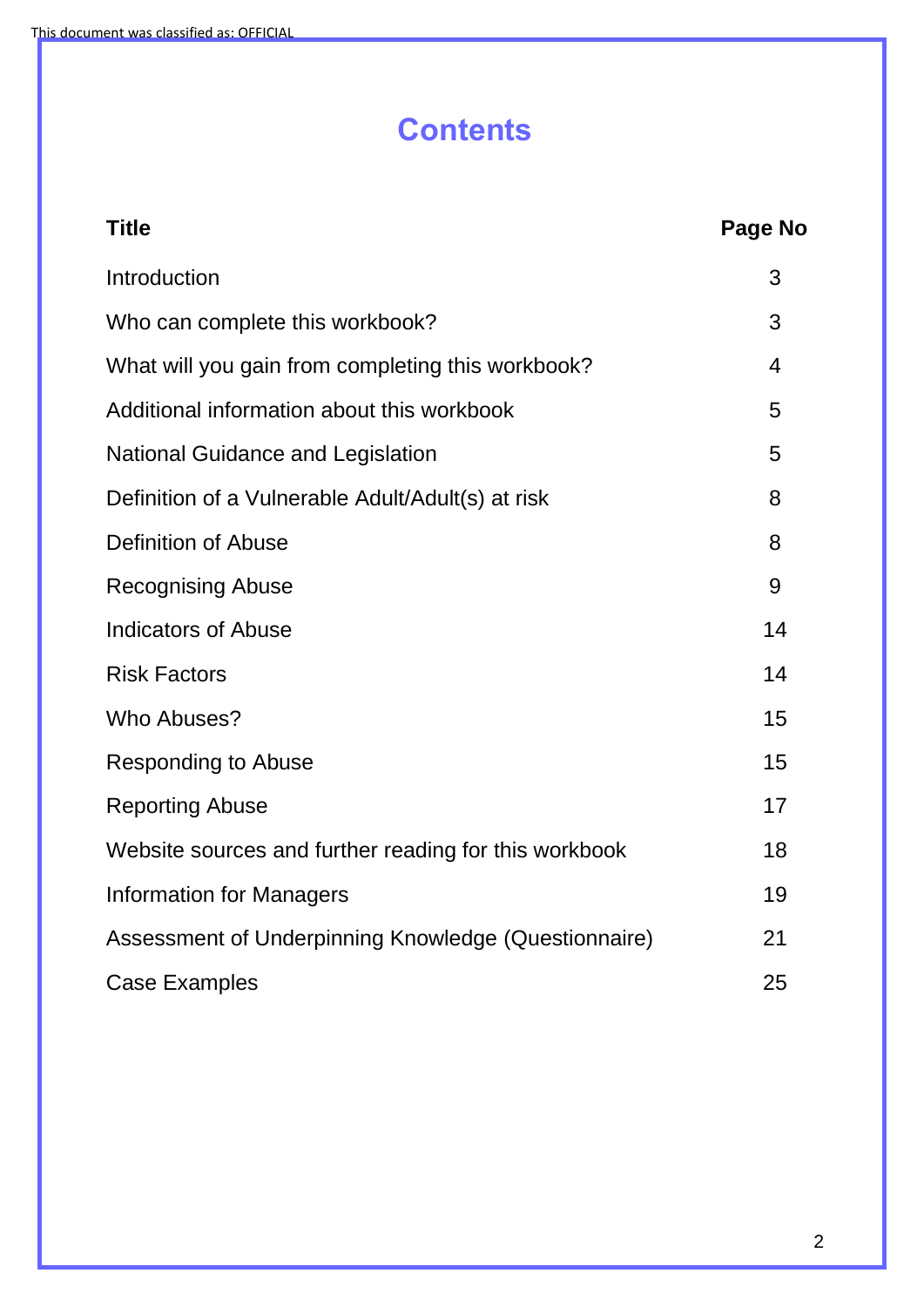### **Introduction**

This workbook has been developed to provide knowledge of Safeguarding Adults.

The **Care Act 2014** encourages caregivers to take a person-centred approach when safeguarding adults. When you follow the principles, you too place the vulnerable person's wellbeing and needs at the forefront of safeguarding processes. They help you directly involve the adult at risk – and any nominated people who can help reach decisions in the adult's best interest, when managing safeguarding concerns and care plans.

The six principles of The Care Act 2014 are;

- 1. Empowerment
- 2. Protection
- 3. Prevention
- 4. Proportionality
- 5. Partnership
- 6. Accountability

Abused or neglected adults are often silent victims during safeguarding concerns, which often means caregivers make all the decisions, while the service user has little to no involvement.

#### **The above principles form the foundation of effective safeguarding**

#### **Who can complete this workbook?**

This workbook can be used within a range of settings. It can be completed in any type of work or community-based setting (see below examples);

Residential Care Day Care Supported Living Nursing Care **Hospitals** Community Setting

This workbook can be completed by 'anyone' who has contact with adults who may be at risk (see below examples);

- Administrative Staff (e.g. GP Receptionists, Practice Managers, Clerical Officers, HR Staff)
- Care Managers
- Charity Trustees and Staff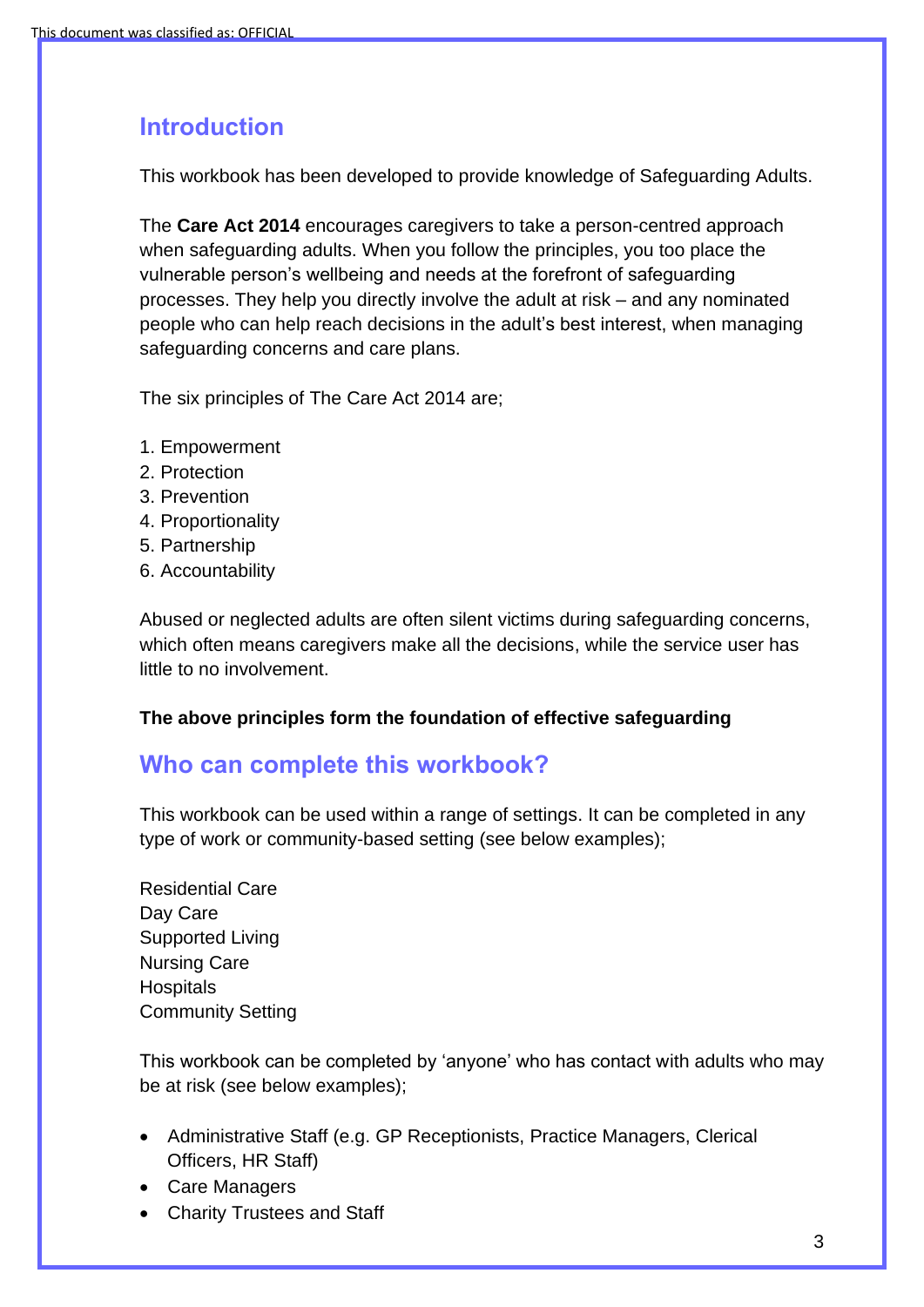- Day Centre/Service Staff
- Domestic and Ancillary Staff
- Elected Members
- Health & Social Staff (e.g. Consultants, GP's, Nurses, Social Workers, Care Managers, Porters)
- Health and Safety Officers
- Housing Staff
- Operational Managers
- Personal Assistants (Direct Payments)
- Practice Officers
- Probation Staff
- Regional Managers
- Senior Managers
- Social Workers
- Support Workers
- Therapists
- Transport Staff
- Volunteers (including Befriending Services Staff)

Families and Carers can also use this workbook to find out more about Safeguarding Adults.

This workbook is supportive of the previously known National Vocational Qualifications (NVQ's) now replaced with Health & Social Care Diplomas and Learning Disability Certificates and Awards. It is supportive of Common Induction Standards and the Care Quality Commission Standards:

**Standard 1** Role of the health and social care worker **Standard 2** Personal development **Standard 3** Communicate effectively **Standard 4** Equality and Inclusion **Standard 5** Principles for implementing duty of care **Standard 6** Principles of safeguarding in health and social care **Standard 7** Person-centred support **Standard 8** Health and safety in an adult social care setting

This workbook can also assist providers of services to develop an evidence base for effective safeguarding within their own organisation.

### **What will you gain from completing this workbook?**

By the end of this workbook you should have established foundation knowledge of adult safeguarding and be confident to;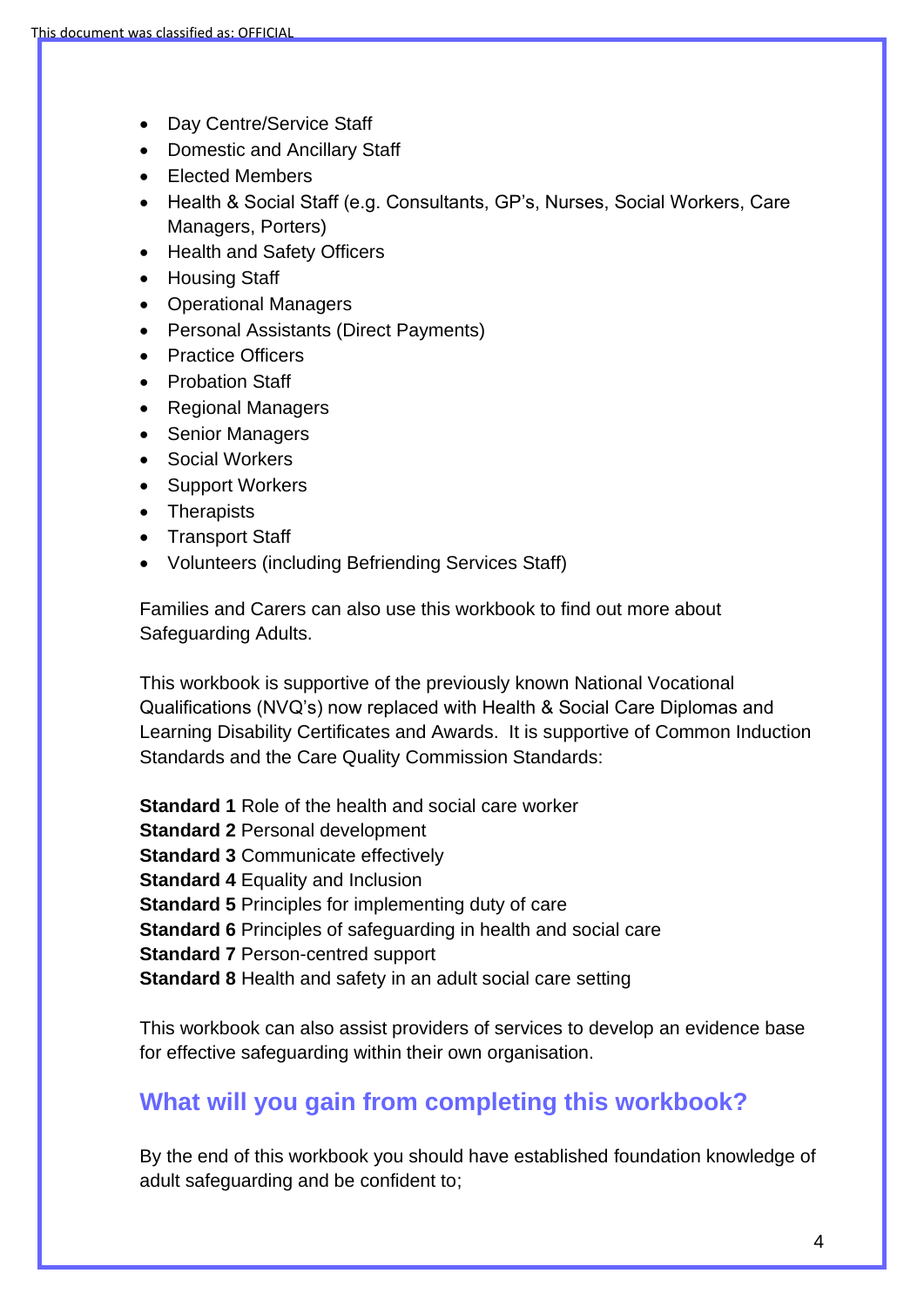- Recognise relevant national guidance and legislation
- Identify who is an adult at risk
- Identify different forms of abuse
- Describe different forms of abuse
- Recognise potential indicators of abuse
- Recognise who may cause harm or abuse
- Demonstrate your understanding of the **3R's;**
	- ➢ **R**ecognising abuse
	- ➢ **R**esponding to abuse
	- ➢ **R**eporting abuse

The above are the intended learning outcomes.

### **Additional information about this workbook**

- You should seek advice if you need help to complete this workbook.
- You should refer to your own policy and procedures and the multi-agency policy and procedures for Darlington.
- You should set aside dedicated time to complete this workbook.
- You should complete the assessment section and ensure it is sent to us to be verified.
- You will receive a certificate of this achievement following completion and verification (see back page for further detail).

Darlington Safeguarding Partnership (DSP) is committed to raising awareness of adult safeguarding and can deliver to a range of audiences. If you have any safeguarding training needs or would like us to attend any forums or groups, please contact DSP Business Unit on 01325 406452.

Employers/Managers should consider the role of safeguarding adults and ensure that all paid and unpaid staff, as well as volunteers, are offered the opportunity to attend any relevant Safeguarding Adults training. Please refer to [https://darlington](https://darlington-safeguarding-partnership.co.uk/)[safeguarding-partnership.co.uk/](https://darlington-safeguarding-partnership.co.uk/) for further information.

#### **National Guidance and Legislation**

It is "Everyone's Responsibility' to safeguard those who are at risk of abuse.

The **Care Act 2014** is the statutory guidance document that sets out what local arrangements should be in place to address safeguarding concerns.

**Find out more:** [The Care Act 2014](http://www.legislation.gov.uk/ukpga/2014/23/contents/enacted)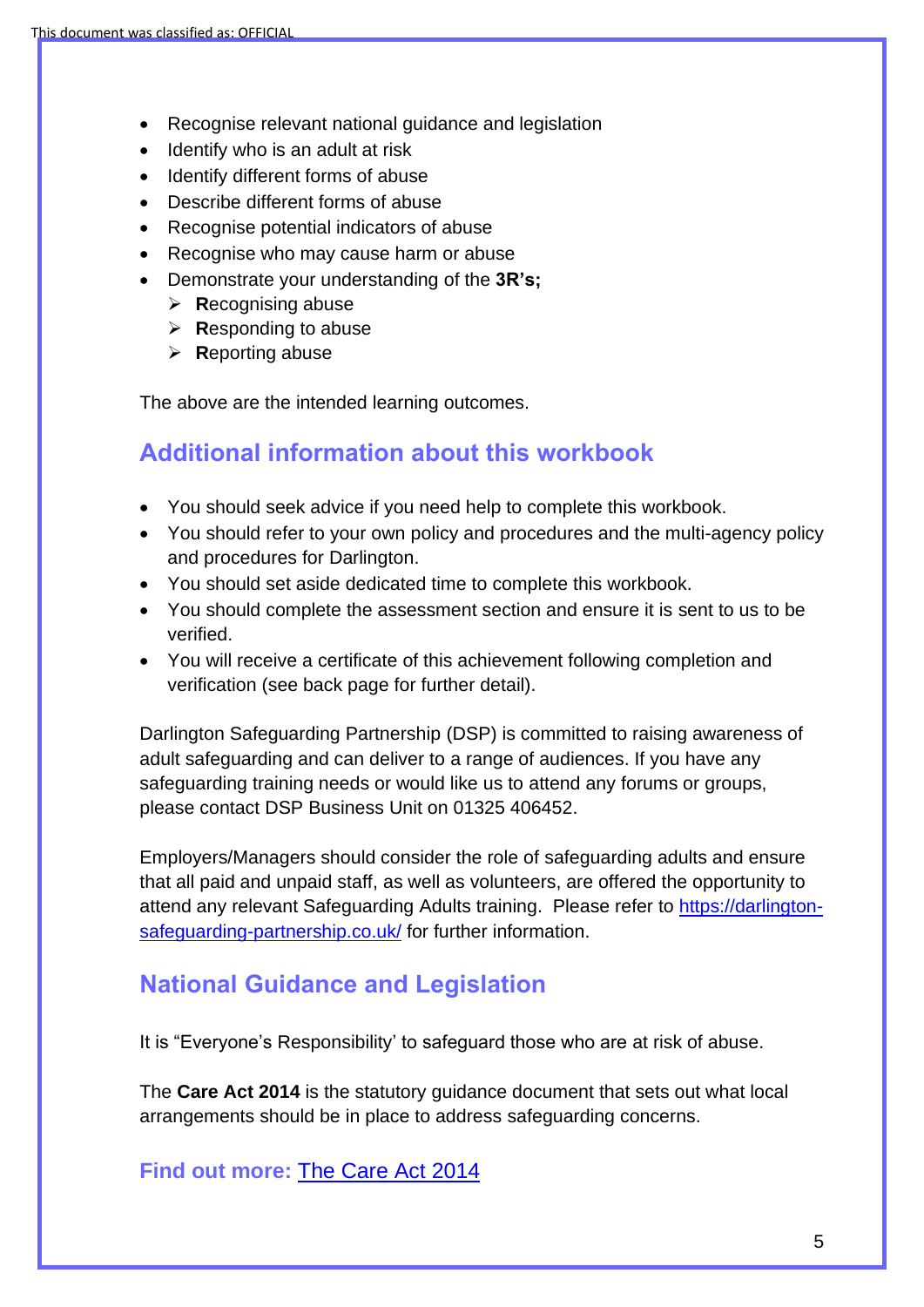Everyone has the right to live their life free from abuse. The **Human Rights Act (1998)** sets out the duties upon public agencies to intervene proportionately to protect the rights of citizens;

- Right to life
- Freedom from torture and inhuman or degrading treatment
- Right to liberty and security
- Freedom from slavery and forced labour
- Right to a fair trial
- No punishment without law
- Respect for your private and family life, home and correspondence
- Freedom of thought, belief and religion
- Freedom of expression
- Freedom of assembly and association
- Right to marry and start a family
- Protection from discrimination in respect of these rights and freedoms
- Right to peaceful enjoyment of your property
- Right to education
- Right to participate in free elections

#### **Find out more:** [Human Rights Act \(1998\)](http://www.legislation.gov.uk/ukpga/1998/42/contents)

The **Mental Capacity Act (2005)** is used within safeguarding practice when people may lack capacity to make decisions some or all of the time. The act makes clear for 5 key principles;

- A person is assumed to have capacity unless proven otherwise;
- The right for individuals to be supported to make their own decision;
- The right for individuals to make unwise decisions;
- Decisions made on behalf of people who lack capacity must be in their best interests;
- Best interest decisions should be least restrictive of their rights and freedoms;

### **Find out more:** [Mental Capacity Act \(2005\)](http://www.legislation.gov.uk/ukpga/2005/9/contents)

**Deprivation of Liberty Safeguards** are measures to protect people who lack the mental capacity to make certain decisions for themselves. They came into effect in April 2009 using the principles of the Mental Capacity Act 2005 and apply to people in care homes or hospitals where they may be deprived of their liberty to keep them safe.

**Find out more:** [Deprivation of Liberty Safeguards Guidance](https://www.gov.uk/government/publications/deprivation-of-liberty-safeguards-forms-and-guidance)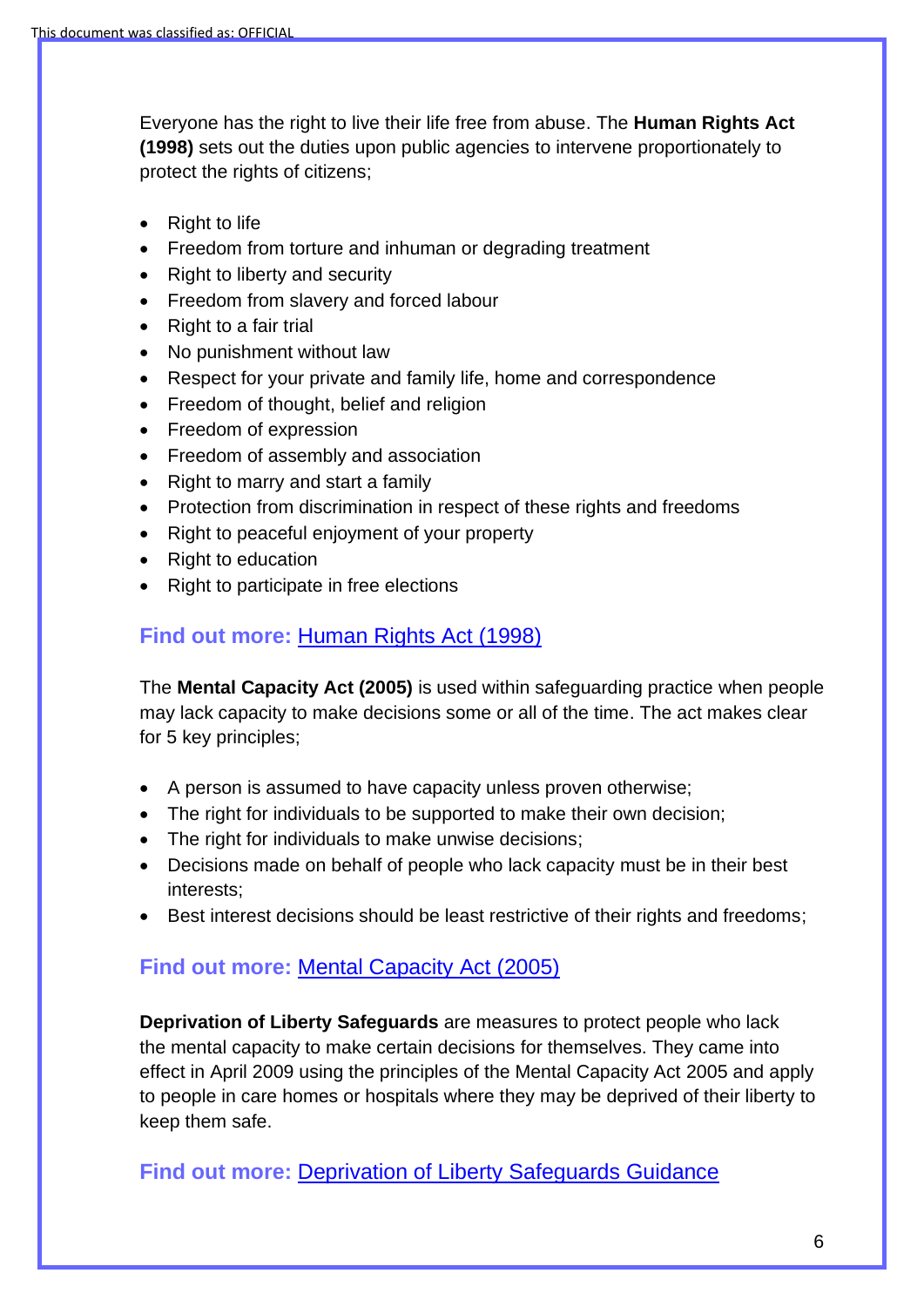The **Care Quality Commission** is significant in monitoring the local arrangements in place for safeguarding practice. It uses inspection and assessment activities to highlight improvements for practice and with a focus upon 'Dignity and Respect'. The promotion of independence, dignity, respect and choice are highlighted within *'Safeguarding Adults: a national framework of standards'* (ADSS, 2005) as core values that should be evidenced in the work we undertake to safeguard individuals.

#### **Find out more:** Care [Quality Commission](https://cqc.org.uk/)

**Dignity and Respect** are key themes of **personalisation**. Those working with or supporting those who are vulnerable are crucial in improving standards of care. The **Dignity in Care** campaign offers a range of resources and guidance to assist all settings and both paid and unpaid staff as well as families and carers to learn more. It's main aim to ensure people in receipt of health and social care services are treated with dignity and respect and are supported to **make decisions** and **manage risks** ensuring they maintain **choice and control.**

#### **Find out more:** [Dignity in Care](http://www.scie.org.uk/topic/people/olderpeople/dignity)

Local authorities, Police and Health all have a 'duty of care' to ensure policies and procedures are in place to protect and prevent abuse. Raising awareness of how to recognise and report abuse is key for Darlington Safeguarding Partnership. For any information to be shared that is personal, guidelines must be followed. Wherever possible the views and wishes of the adult at risk will be respected. However sometimes the overriding duty to protect individuals from danger to life or limb and/or the risk to others means this is not always possible.

**Find out more:** Social Care Institute for Excellence (SCIE) Safeguarding Adults – Sharing information; [https://www.scie.org.uk/](https://www.scie.org.uk/safeguarding/adults/practice/sharing-information)

**Whistleblowing or 'confidential reporting'** procedures provide assurance that both paid and voluntary staff are able to raise concerns about behaviour of others or about practice. Your own organisation should have 'Whistleblowing' procedures in place. If you are aware that an 'adult at risk' is being abused or suspect abuse is happening, you should report concerns. By not doing so, it could be viewed as colluding with the abuse and can result in investigations such as disciplinary processes. Darlington Safeguarding Partnership (DSP) is committed to raising standards and accountability and encourage all employees and volunteers to report concerns.

**Find out more:** [Care Quality Commission](https://www.cqc.org.uk/files/whistleblowing-quick-guide-raising-concern-cqc)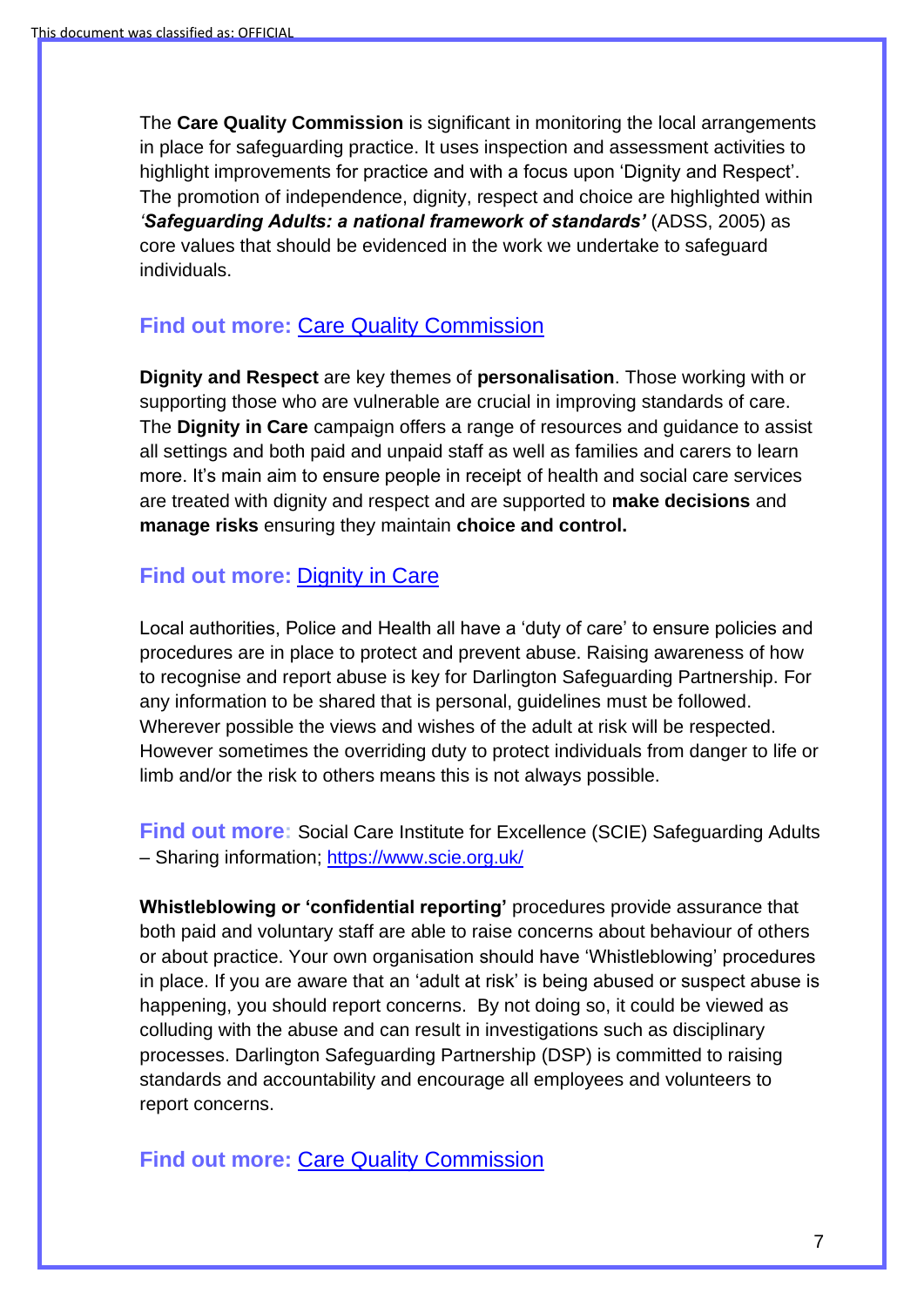### **Definition of a Vulnerable Adult(s) at Risk**

An **'adult at risk'** is defined by the **Care Act 2014** as a person aged 18 years: *Who has care and support needs, who is at risk of or experiencing abuse or neglect and who is unable to protect themselves from abuse or neglect because of their care and support needs.*

The person may have;

- Physical disability;
- Sensory impairment;
- Learning disability;
- Mental health problems:
- Age associated frailty, illness or disability.

**Community care** includes all care services provided in any setting or context. The term describes care in its widest sense. People accessing services can employ personal assistants or other staff to provide support or care in their own home. The term means the people you come into contact with on a day-to-day basis through your work practice (for example as a nurse, care assistant, support worker or personal assistant).

**Significant harm** is not only ill treatment (including sexual abuse and forms of ill treatment which are not physical), but also the impairment of, or an avoidable deterioration in, physical or mental health, and the impairment of physical, intellectual, emotional, social or behavioural development.

### **Definition of Abuse**

'Abuse is a violation of an individual's human and civil rights by any other person or Persons'.

- It may be intentional or unintentional
- It may consist of single or repeated acts
- It may cause harm temporarily or over a period of time

Abuse is about the misuse of power and control that one person has over another. Where there is dependency, there is a possibility of abuse or neglect unless adequate safeguards are put in place.

Intent is not an issue at the point of deciding whether an act or a failure to act is abuse; it is the impact of the act on the person and the harm or risk of harm to that Individual. A number of abusive acts are crimes and informing the police must be a key consideration.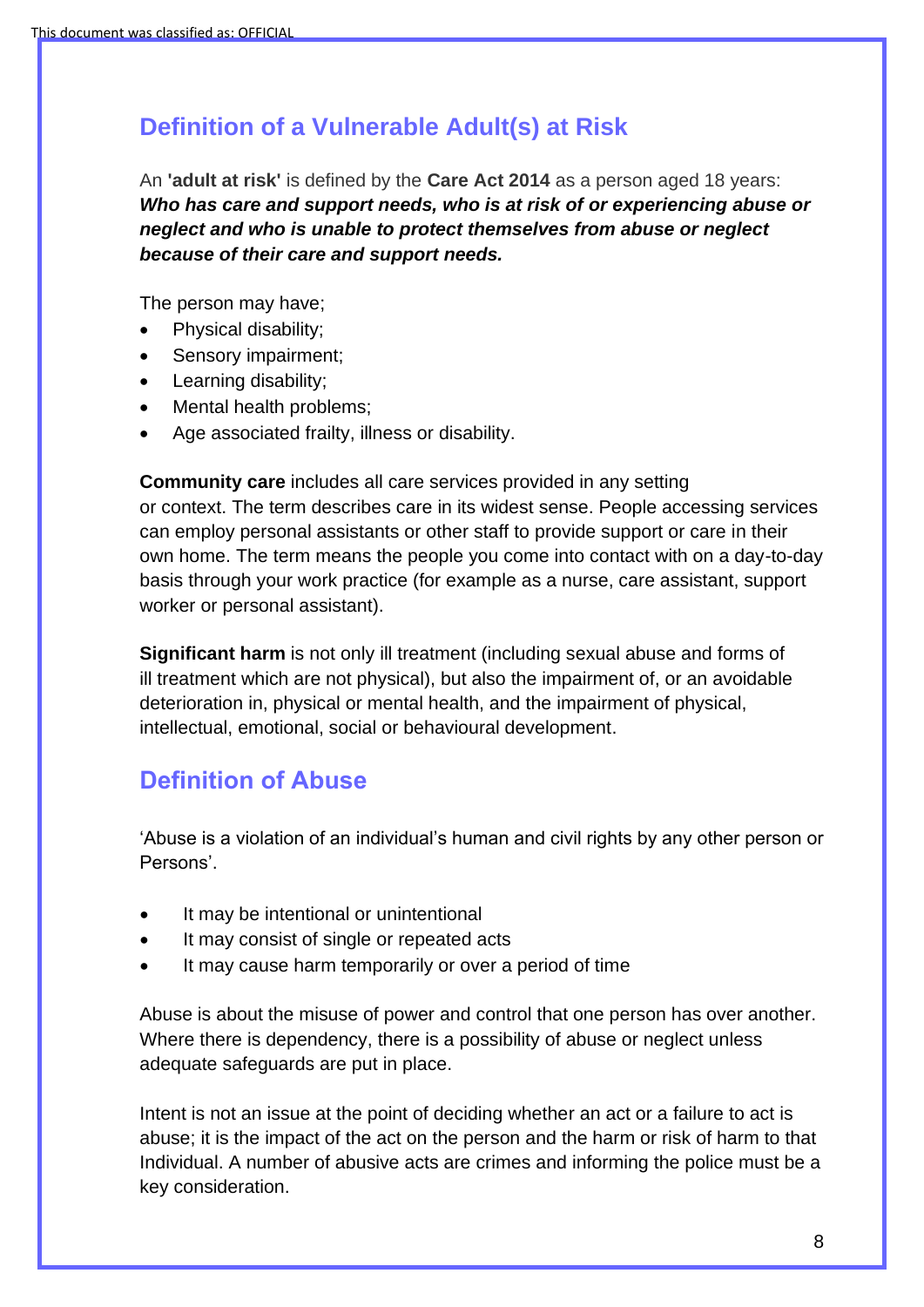### **Recognising Abuse**

There are 10 categories of abuse;

- Physical abuse
- Sexual Abuse
- Financial Abuse
- Neglect and Acts of Omission
- Psychological Abuse
- Discriminatory Abuse
- Institutional Abuse
- Domestic Abuse
- Modern Slavery
- Self-neglect

#### **Physical Abuse**

This may be defined as 'the use of force which results in pain or injury or a change in a person's natural physical state' *or* 'the non-accidental infliction of physical force that results in bodily injury, pain or impairment'.

Examples of physical assault are; hitting, pushing, pinching, shaking, misusing medication, scalding, the misuse or illegal use of restraint, inappropriate sanctions, exposure to heat or cold and not giving adequate food or drink.

Furthermore, unlawful or inappropriate use of restraint or physical interventions and/or deprivation of liberty is physical abuse. There is a distinction to be drawn between restraint, restriction and deprivation of liberty. Someone is using restraint if they use force, or threaten to use force, to make someone do something they are resisting, or where a person's freedom of movement is restricted, whether they are resisting or not. Providers of health and social care must have in place internal operational procedures covering the use of physical interventions and restraint incorporating best practice guidance and the Mental Capacity Act, Mental Capacity Act Code and the Deprivation of Liberty Safeguards (DoLS).

#### **Sexual Abuse**

Rape and other sexual assaults are among the most serious offences investigated by Durham Constabulary.

Some examples of sexual abuse/assault include the direct or indirect involvement of the adult at risk in sexual activity or relationships which;

- they do not want or have not consented to;
- they cannot understand and lack mental capacity to be able to give consent;
- they have been coerced into because the other person is in a position of trust;
- power or authority, for example, a care worker;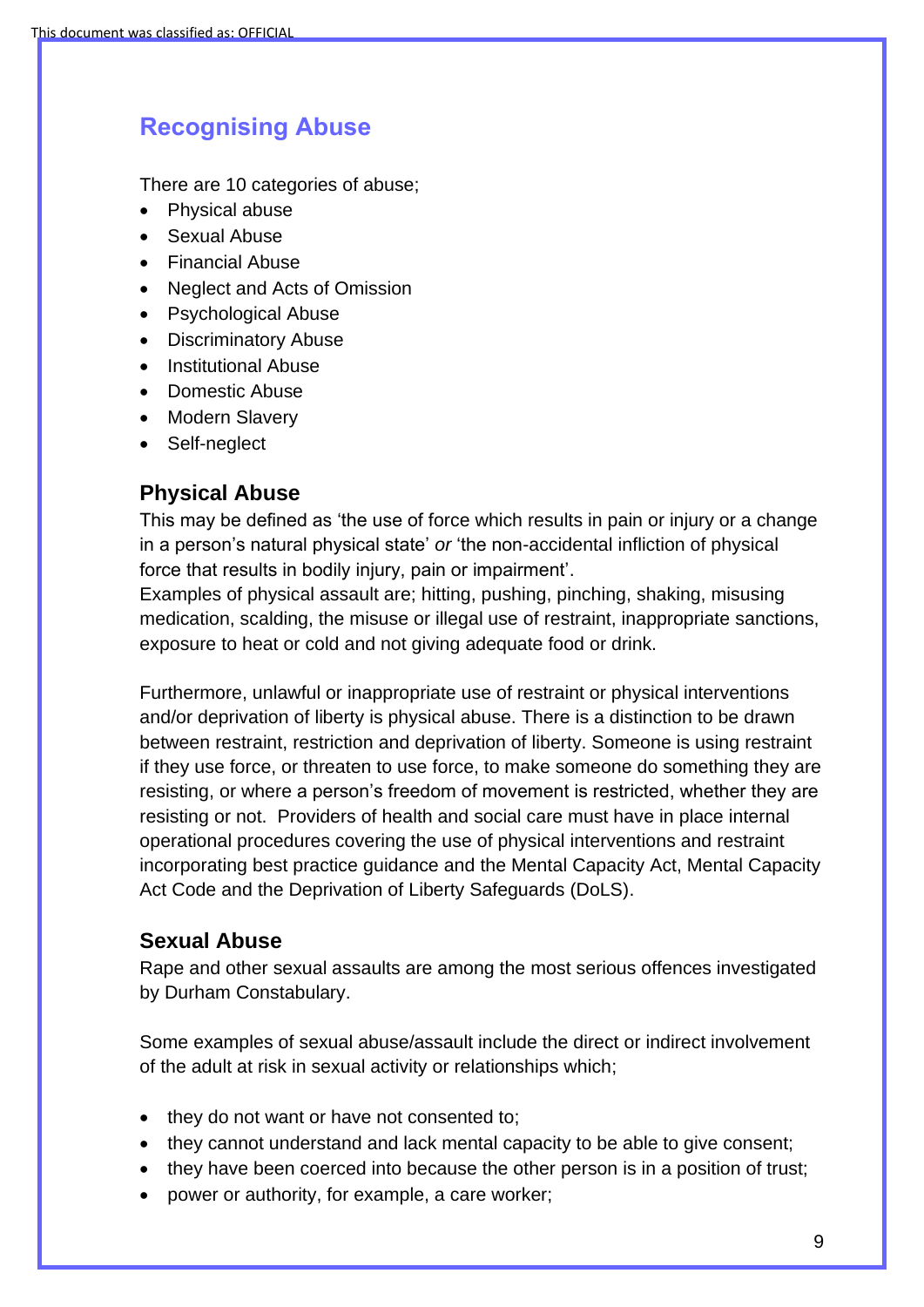• they may have been forced into sexual activity with someone else or may have been required to watch sexual activity.

Staff should also make reference to any additional policies held by their organisation and the Darlington Safeguarding Partnership's website provides further guidance.

### **Find out more:** [Darlington Safeguarding Partnership's](https://darlington-safeguarding-partnership.co.uk/) website

#### **Financial Abuse**

Financial abuse is a crime. It is the use of a person's property, assets, income, funds or any resources without their informed consent or authorisation. It includes;

- theft
- fraud
- exploitation
- undue pressure in connection with wills, property, inheritance or financial transactions
- the misuse or misappropriation of property, possessions or benefits
- the misuse of an enduring power of attorney or a lasting power of attorney, or appointeeship.

#### **Neglect and Acts of Omission**

Neglect is the failure of any person who has responsibility for the charge, care or custody of an adult at risk to provide the amount and type of care that a reasonable person would be expected to provide.

Behaviour that can lead to neglect includes including;

- ignoring medical or physical needs;
- failing to allow access to appropriate health, social care and educational services;
- withholding the necessities of life such as medication, adequate nutrition, hydration or heating.

#### **Psychological Abuse**

This is behaviour that has a harmful effect on the person's emotional health and development or any form of mental cruelty which results in:

- mental distress:
- the denial of basic human and civil rights such as self-expression, privacy and dignity;
- negating the right of the adult at risk to make choices and undermining their self esteem;
- isolation and over-dependence that has a harmful effect on the person's emotional health, development or well-being.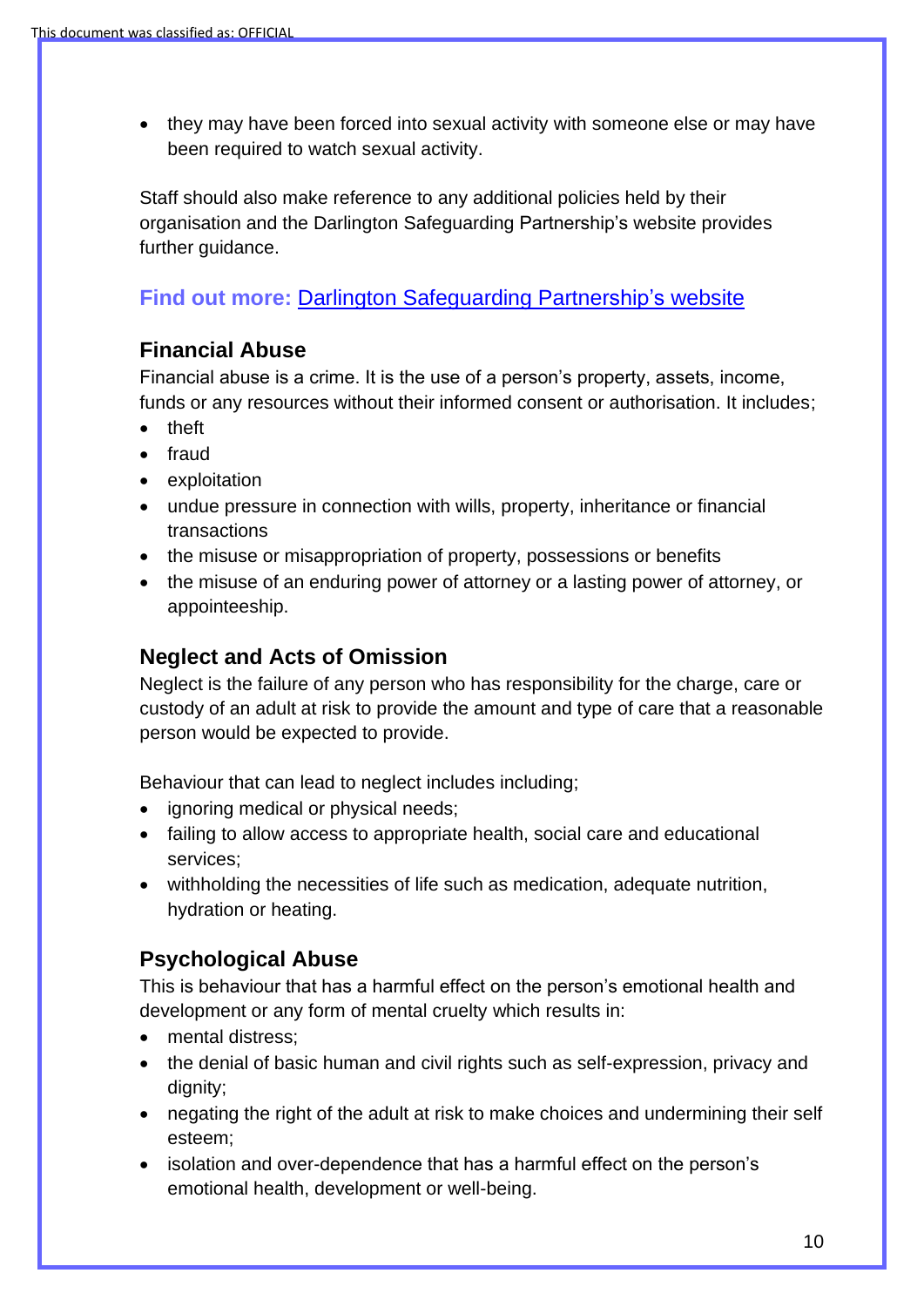#### **Discriminatory Abuse**

Discriminatory abuse exists when values, beliefs or culture result in a misuse of power that denies opportunity to some groups or individuals. It can be a feature of any form of abuse of an adult at risk, but can also be motivated because of age, gender, sexuality, disability, religion, class, culture, language, race or ethnic origin.

It can result from situations that exploit a person's vulnerability, by treating the person in a way that excludes them from opportunities they should have as equal citizens, for example; education, health, justice and access to services and protection.

#### **Institutional Abuse**

Institutional abuse is the mistreatment or abuse or neglect of an adult at risk by a regime or individuals within settings and services that adults at risk live in or use, that violate the person's dignity, resulting in lack of respect for their human rights.

Institutional abuse occurs when;

- the routines, systems and regimes of an institution result in poor or inadequate standards of care and poor practice;
- the whole setting denies, restricts or curtails the dignity, privacy, choice, independence or fulfilment of adults at risk.

Institutional abuse can occur in any setting providing health and social care. A number of inquiries into care in residential settings have highlighted that institutional abuse is most likely to occur when staff;

- receive little support from management;
- are inadequately trained;
- are poorly supervised and poorly supported in their work;
- receive inadequate quidance.

#### **Self-Neglect**

Self-neglect covers a wide range of behaviours, such as neglecting to care for one's personal hygiene, health or surroundings and include behaviours such as hoarding.

Where a person lacks mental capacity in relation to their care and support needs, decisions should be made in the person's best interests as required under the Mental Capacity Act 2005. However, if a person has mental capacity in relation to their care and support needs, or where issues of capacity are or have been difficult to assess, a response within the safeguarding adults' procedure may sometimes be appropriate.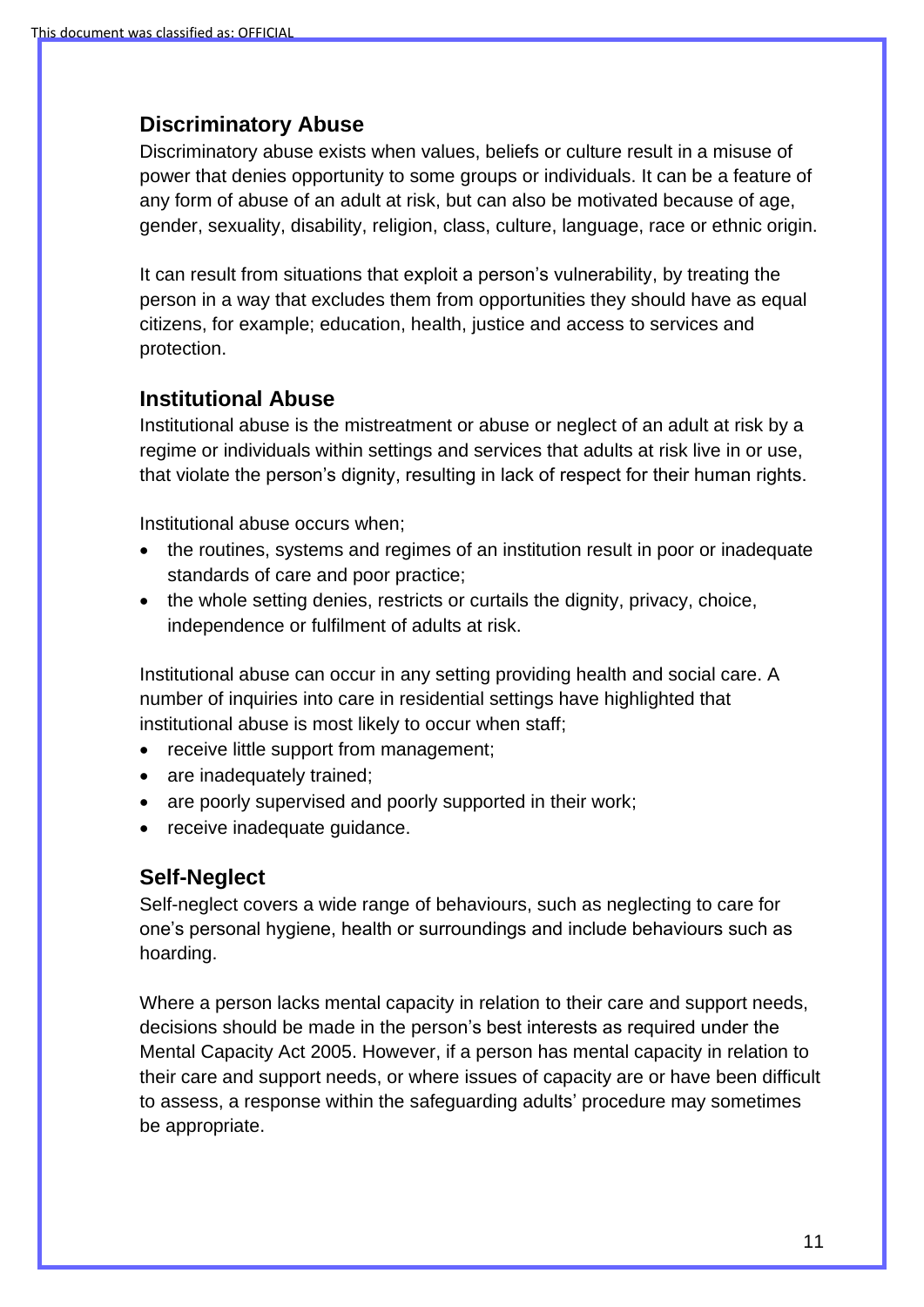This should be considered where a person is declining assistance in relation to their care and support needs and the impact of their decision, has or is likely to have, a substantial impact on their overall individual wellbeing.

This will be those situations where usual attempts to engage the person with necessary support have been unsuccessful and a significant risk of harm remains. It will also often, but not always, be those cases where a multi-agency response is required to respond to the concerns.

There may also be occasions where a person lacks mental capacity, but there are complex circumstances that prevent actions being taken in the person's 'best interests', and a response within the safeguarding adults' procedure is appropriate and proportionate to the concerns.

Find out more: https://www.scie.org.uk/self-neglect/at-a-glance

#### **Domestic Violence**

Domestic violence is 'any incident of threatening behaviour, violence or abuse *(psychological, physical, sexual, financial or emotional)* between adults, aged 18 and over, who are or have been intimate partners or family members, regardless of gender and sexuality.

Whatever form it takes, domestic abuse is rarely a one-off incident and should instead be seen as a pattern of abusive and controlling behaviour, through which the abuser seeks power over the victim.

Domestic abuse occurs across society, regardless of age, gender, race, sexuality, wealth and geography. Children are also affected both directly and indirectly and there is also a strong correlation between domestic violence and child abuse.

#### **Modern Slavery**

Modern slavery includes human trafficking, forced labour and domestic servitude. Traffickers and slave masters use the means they have at their disposal to coerce, deceive and force individuals into a life of abuse, servitude and inhuman treatment. If an identified victim of human trafficking is also an adult with needs for care and support, the response will be coordinated under the Safeguarding Adults' process. This will include organisations that have a role to play in dealing with victims of human trafficking, including the police, health trusts, immigrations officials and other relevant support services, including those in the voluntary sector.

The adult with needs for care and support should receive the support and advice they need and be safely repatriated if this is the future plan. If the victim is a child, the situation will be dealt with under the Darlington Safeguarding Partnership's procedures. The early identification of victims of human trafficking is key to ending the abuse they suffer and to providing the assistance necessary. Frontline staff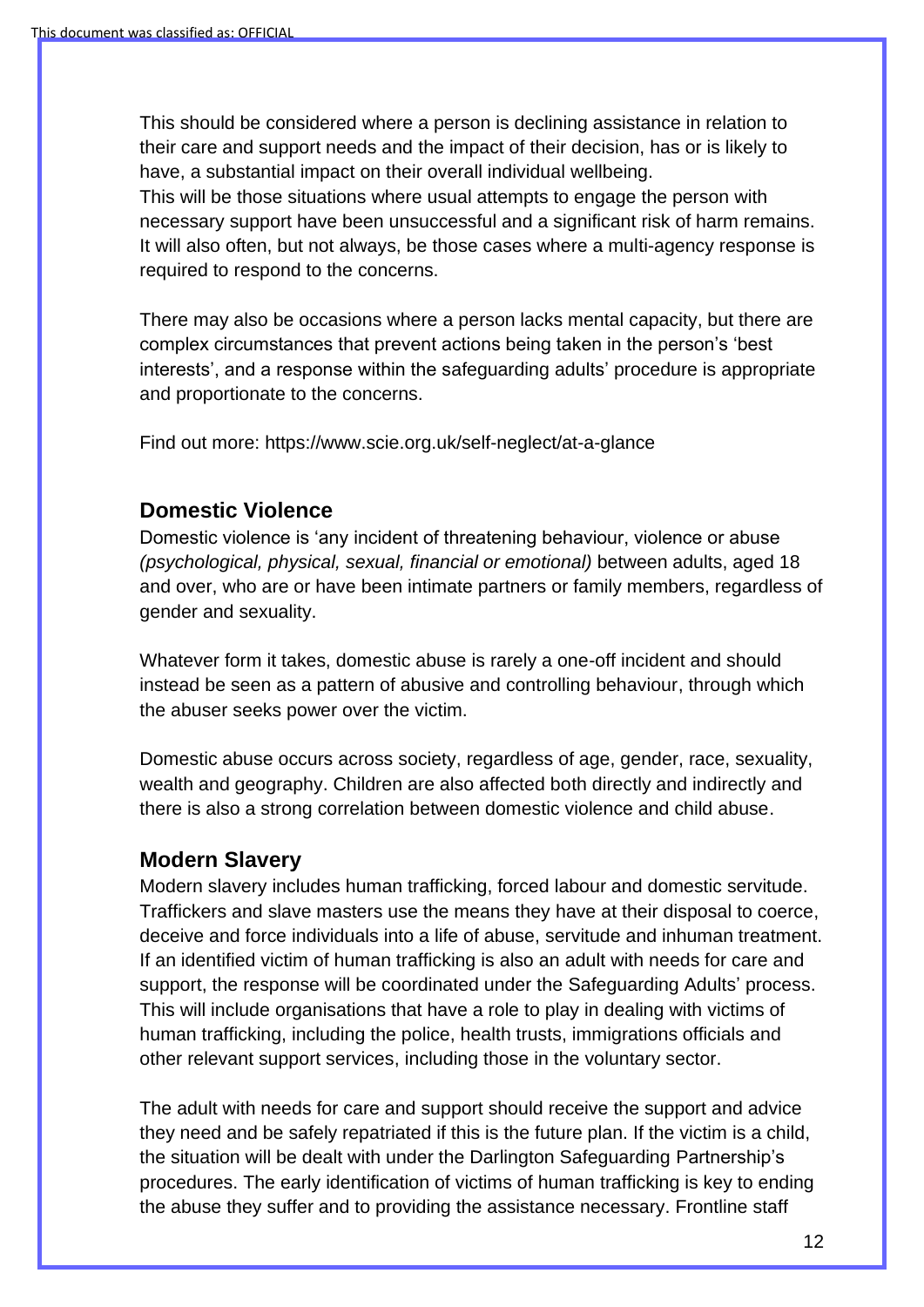need to be able to identify the signs that someone has been or is being trafficked. There is a national framework to assist in the formal identification and help to coordinate the referral of victims to appropriate services; this is called the [National](https://www.gov.uk/government/publications/human-trafficking-victims-referral-and-assessment-forms/guidance-on-the-national-referral-mechanism-for-potential-adult-victims-of-modern-slavery-england-and-wales)  [Referral Mechanism.](https://www.gov.uk/government/publications/human-trafficking-victims-referral-and-assessment-forms/guidance-on-the-national-referral-mechanism-for-potential-adult-victims-of-modern-slavery-england-and-wales)

The UK Human Trafficking Centre (UKHTC) takes referrals of adults and children identified as being the victims of trafficking. Local Authorities can provide a range of assistance on a discretionary basis. The Centre now comes under the Serious and Organised Crime Agency (SOCA).

Find out more: [https://nationalcrimeagency.gov.uk/](https://nationalcrimeagency.gov.uk/what-we-do/crime-threats/modern-slavery-and-human-trafficking?highlight=WyJ0cmFmZmlja2luZyIsInRyYWZmaWNrZWQiLCJ0cmFmZmlja2VycyIsInRyYWZmaWNrZXIiLCJ0cmFmZmlja3MiLCJ0cmFmZmlja2VyJ3MiLCJ0cmFmZmljayJd)

#### **Hate Crime**

Hate crime is defined by the police as any incident that is perceived by the victim, or any other person, to be racist, homophobic, transphobic or due to a person's religion, belief, gender identity or disability and is based on the perception of the victim or anyone else and is not reliant on evidence.

In addition, it includes incidents which do not constitute a criminal offence.

Anyone can be a victim of abuse regardless of sexuality or gender. However lesbian, gay, bisexual, transgender and queer/questioning (LGBTQ+) individuals could face additional concerns around homophobia and gender discrimination.

#### **Honour-based Violence**

Honour-based violence is a crime. It has or may have been committed when families feel that dishonour has been brought to the family. Women are more often, but not always the victims, and the violence is sometimes committed with some level of involvement from family members and/or the community. Many of the victims are so isolated and controlled, they are unable to contact the police which can increase their vulnerability. Contact with police in these instances should always take place.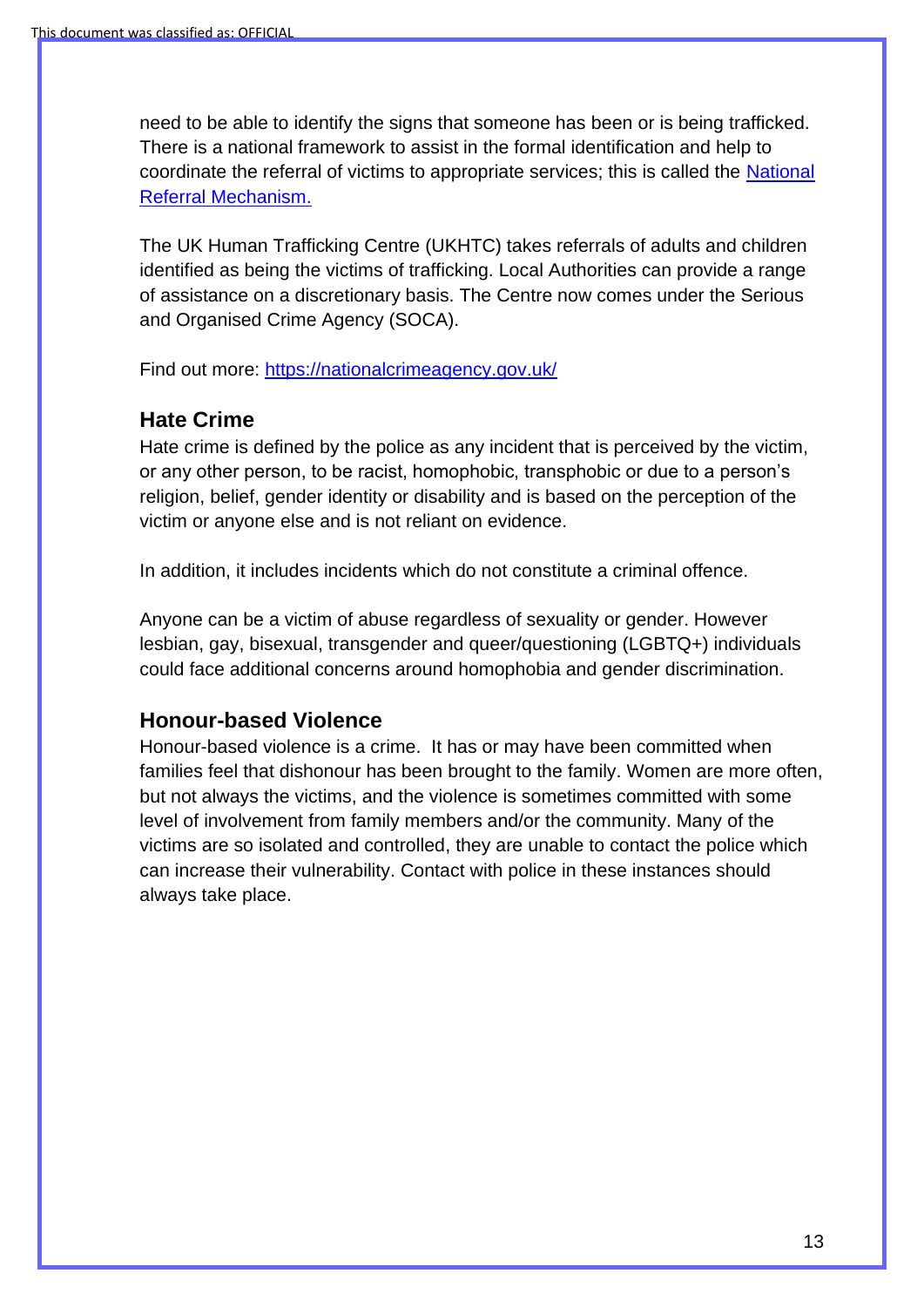### **Indicators of Abuse**

Below are some examples, whilst not exhaustive, of potential signs or indicators of abuse. If one or more of these indicators are present it neither proves or disproves that abuse is or has occurred, workers should ensure that they follow the reporting procedures for their setting, for example; alerting their manager;

- Isolation of the adult:
- Regular transferring of the adult's case from one agency to another, or 'agency hopping';
- Low self-esteem, depression or tearfulness;
- Lack of confidence or anxiety;
- A feeling of worthlessness and perhaps self-abuse or self-neglect;
- Agitation;
- Injuries in unusual place, e.g. cheeks, ears, neck, inside of mouth or buttocks;
- Injuries that are the shape of objects, e.g. hand, teeth marks, cigarette burns, rope burns;
- Injuries to head or scalp, e.g. black eyes;
- Marks of physical restraint;
- Sleep disturbance:
- The adult showing signs of behaviour that is out of character, e.g. overtly promiscuous, sexually overt, anger or verbal outbursts;
- Sudden loss of assets or unexplained withdrawals from a person's bank/savings account;
- Malnutrition and/or dehydration:
- Disparaging remarks may be made, or the person may be made to dress differently;
- In care homes, strict, regimented or inflexible routines for rising, retiring, mealtimes, going to the toilet and bathing, etc.;
- Over-medication of people; in care settings an unsafe and unhygienic living environment.

### **Risk Factors**

Some aspects that may increase vulnerability for an adult at risk of abuse are:

- Difficulty experienced by practitioners in gaining access to the adult on their own, or the adult gaining opportunities to contact them;
- The adult not getting access to medical care or appointments within other agencies;
- Lack of inclusion in protective social networks, including education and employment;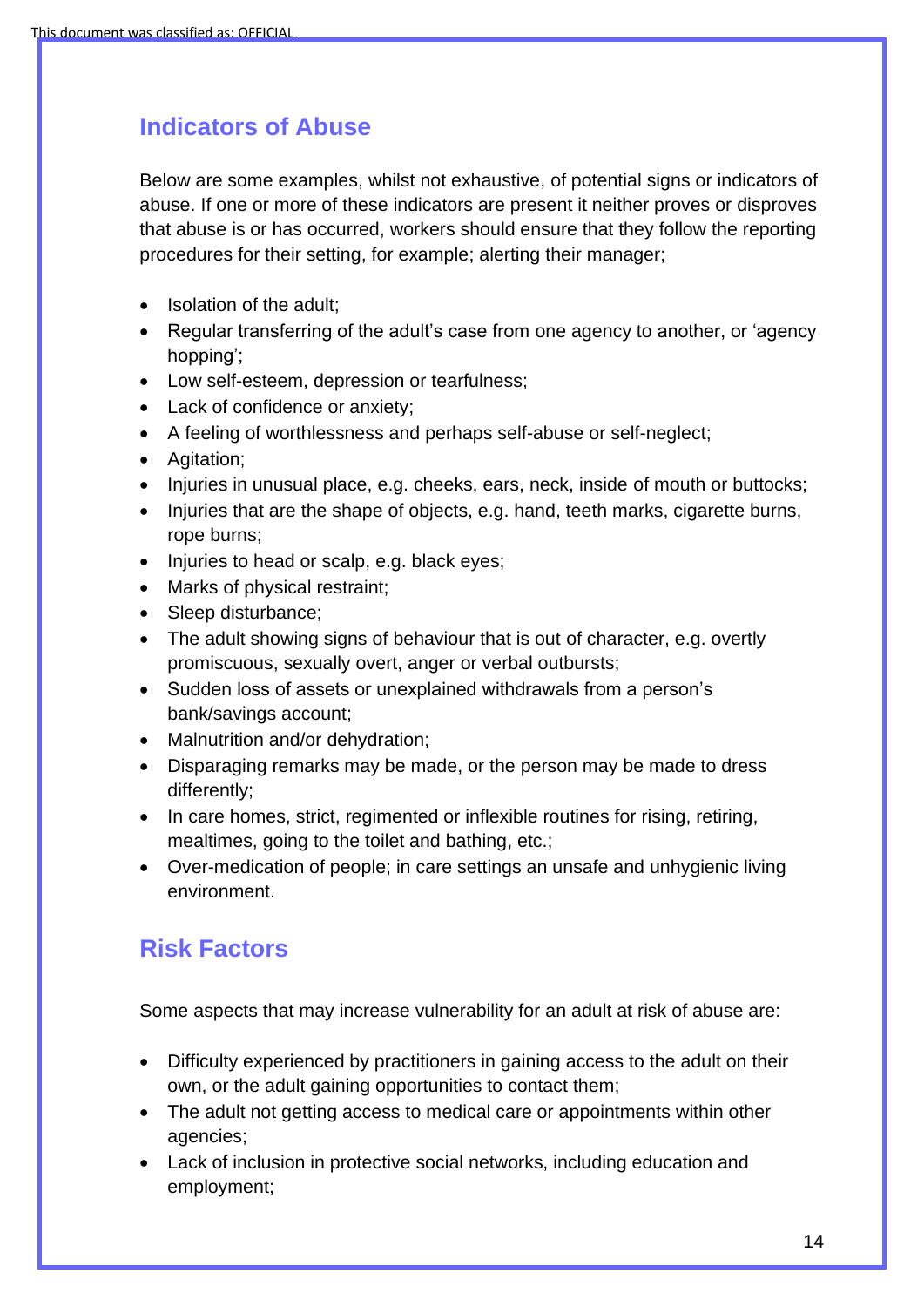- Dependency on others (who may misuse their position) for vital needs including mobility, access to information and control of finances;
- Lack of access to remedies for abuse and neglect, knowledge of rights or complaints;
- Social acceptability of low standards for care and treatment;
- Social acceptability of domestic abuse;
- Dynamics of power within institutional care settings.

### **Who Abuses?**

When abuse occurs, it can be perpetrated by a wide range of people who sometimes form part of the network of people supporting an adult at risk;

- ➢ Befrienders / Neighbours / Strangers
- ➢ Care Managers / Day Care Staff
- ➢ Partners / Ex-partners
- ➢ Family members / Relatives
- ➢ Informal carers / Volunteers
- ➢ Nurses / Nursing Staff
- ➢ Personal Assistants
- ➢ Residential Staff / Support Staff
- ➢ Social Care Workers

Not all abuse is intentional and sometimes the person alleged to have caused harm is not aware of any wrongdoing, or it has taken place due to other factors such as stress or frustration, but any abuse is harmful. It is important that person(s) alleged to have caused harm also receive support and guidance, and that they are made aware of what constitutes abuse and how to report it.

### **Responding to Abuse**

When the person you are supporting tells you something abusive has taken place, this is known as a 'disclosure'. It is very important you follow the guidelines provided when a disclosure has been made. It is your priority when a disclosure has been made or you witness abuse, to first and foremost safeguard the individual.



#### **Do you need Emergency Services?**

Has a criminal offence occurred? Contact 999 or 101 Is medical assistance required? Contact 999 or 111

#### **You should:**

- Record the date and time of any disclosure.
- Record the date and time you witnessed the abuse or neglect.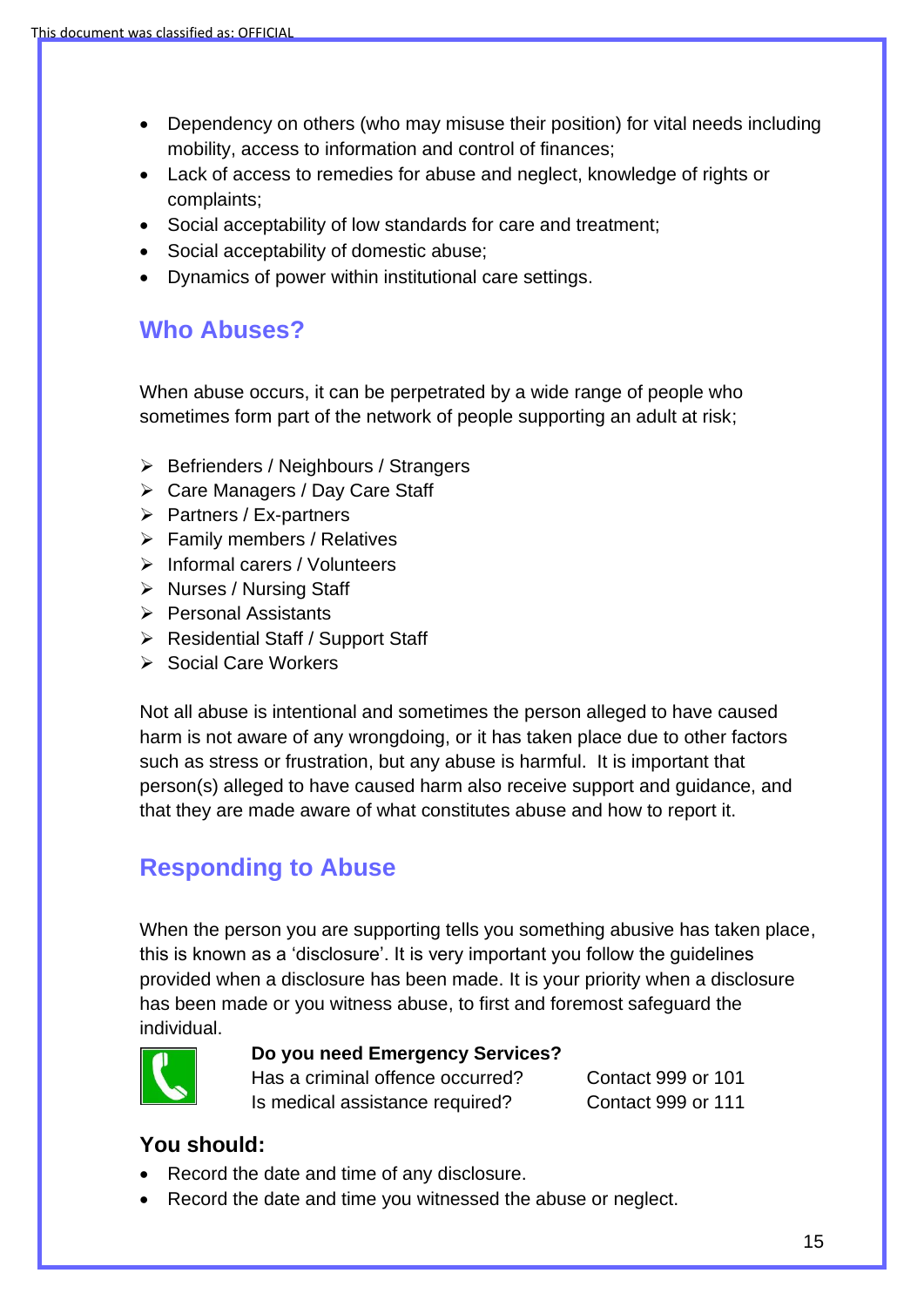- Record the exact words of the adult at risk.
- Separate fact from opinion e.g. **fact** = it was 9.00am; **opinion** = I feel they were worried.
- Record the location.
- Record any other parties that were present e.g. staff, patients and times.
- **ASK the person what they would want to happen next.**
- Sign your notes and date them and keep them secure.
- Share your concerns with your line manager or above.

#### **You should not:**

- **Make promises you cannot keep.**
- Investigate the abuse yourself. You should submit a Safeguarding Adult's Concern Form to Darlington Borough Council or contact the police if it is a criminal offence.
- **Inform the family of the person, unless this is their wish (seek guidance if there are issues relating to mental capacity).**
- Lead the adult at risk into any detailed questioning (you should allow them to relay their own version of events only).
- Interview any witnesses other than to obtain facts, e.g. the time, date, their location. This will assist in establishing a list of people, which may need to be given to the police or lead agency.
- Interview, alert or discuss with the person(s) alleged to have caused harm or abuse (Managers should refer to their organisation internal HR procedures or seek advice).

Sharing and storing of personal information must be in line with **Data Protection, GDPR** and **Caldicott** principles, all staff should have awareness of their own setting/organisation policy and procedures.

#### **Preserving Evidence**

Consider the three P's of Preserving Evidence:

- ➢ Person(s),
- ➢ Place(s)
- ➢ Property

 If sexual assault or rape is suspected or disclosed, the adult at risk should not change their clothes or wash. If the person wears incontinence aids, they must be left in situ and not be destroyed. You should wear plastic gloves if possible, to prevent contamination of evidence.

Is there CCTV footage? **Remember, Secure It!**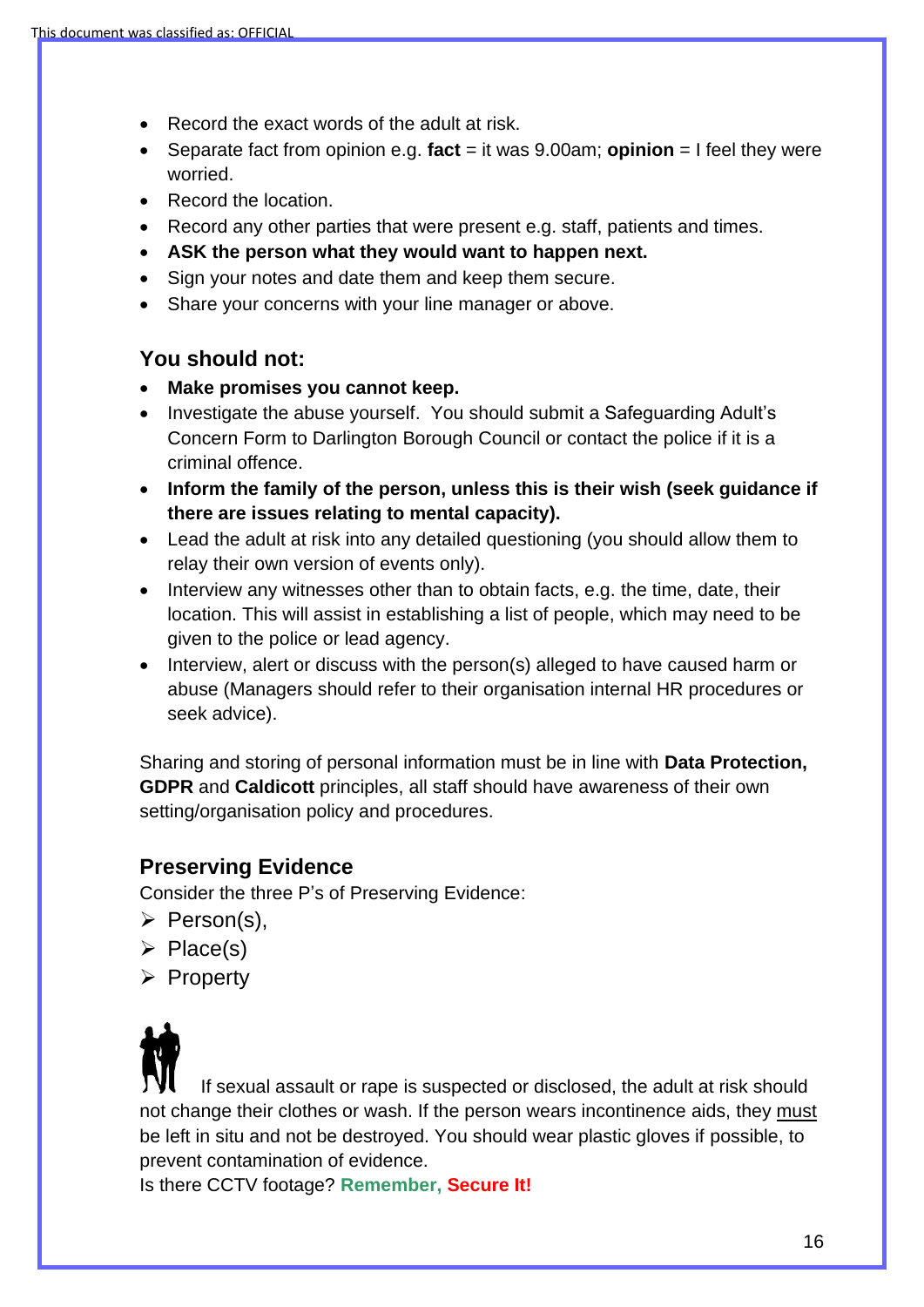In criminal cases, you should consider securing the room and other rooms where abuse may have occurred. You should always try to prevent anyone entering the scene(s) to prevent contamination of evidence. You should do this without causing alarm or alerting person(s) alleged to have caused harm. This will assist the police should they need to gather evidence. Is there CCTV footage? **Remember, Secure It!**

If you suspect financial abuse, you should leave belongings such as bank statements and cheque books in situ wherever possible should the police need to gather evidence. If it is likely people will be able to access these types of property, you should consider securing that property. Wear plastic gloves, handle with limited contact e.g. by an edge and place in plastic bags to preserve any evidence e.g. fingerprints. Is there CCTV footage? **Remember, Secure It!**

### **Reporting Abuse**

All staff should familiarise themselves with how to report concerns within their own setting.

Concerns can be raised to the First Point of Contact Team when an adult at risk is; at risk of being abused, is being abused, or it is suspected abuse has taken place.

#### **Useful Contact Details**

<https://darlington-safeguarding-partnership.co.uk/>

| <b>First Point of Contact Team</b> | 01325 406111 |
|------------------------------------|--------------|
| Emergencies                        | 999          |
| <b>Police Non-Emergencies</b>      | 101          |
| <b>Health Non-Emergencies</b>      | 101          |

**You can complete a Safeguarding Adult's Concern Form through the following:**

<https://darlington-safeguarding-partnership.co.uk/about-us/worried-about-an-adult/>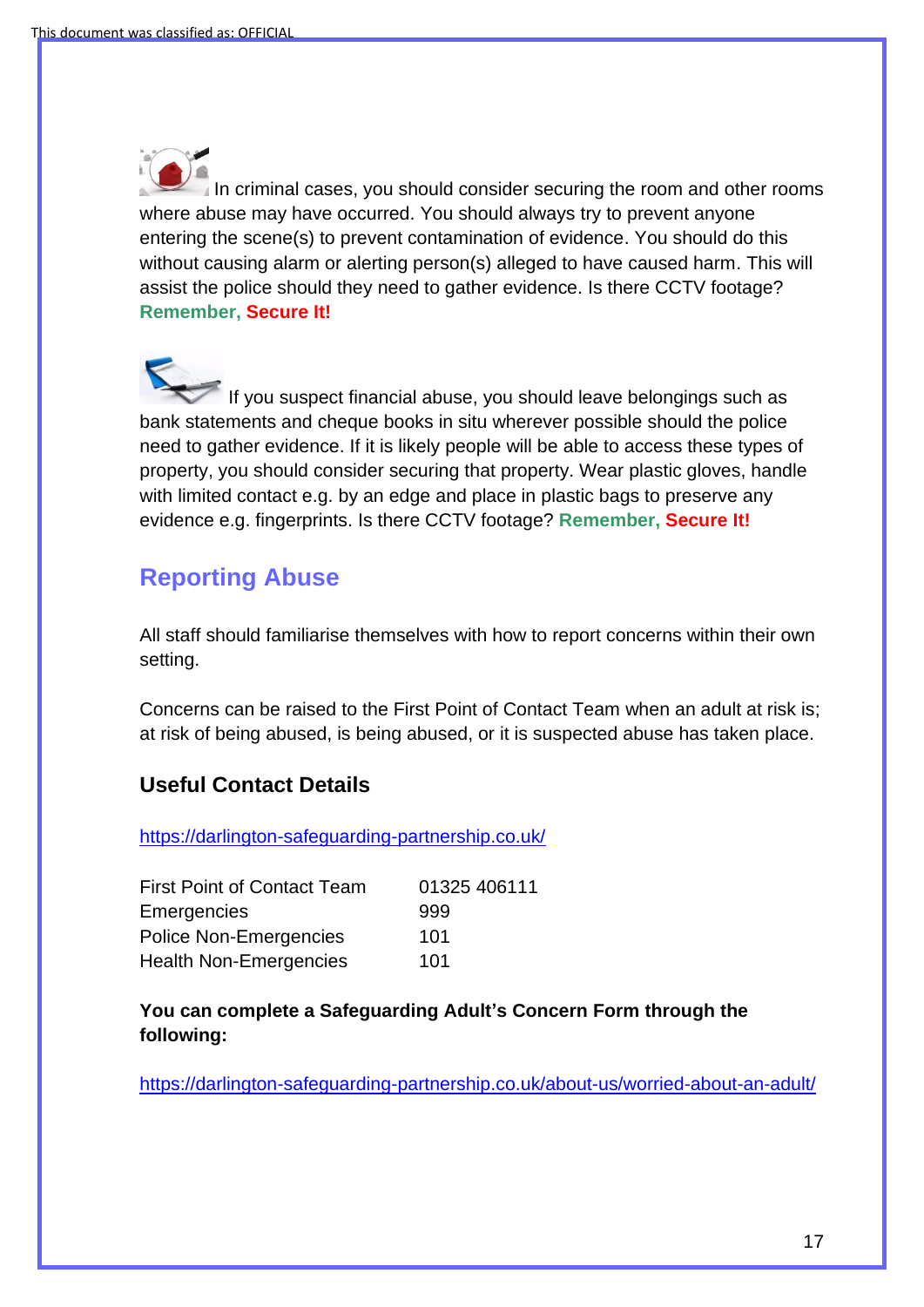### **Website sources and further reading for this workbook;**

#### **Darlington Safeguarding Partnership**

Example information:

- ➢ Policy & Procedures
- ➢ Alert Forms and Guidance
- ➢ Easy Read Documentation
- ➢ Deprivation of Liberty

[https://darlington-safeguarding-partnership.co.uk/safeguarding-advice-and](https://darlington-safeguarding-partnership.co.uk/safeguarding-advice-and-guidance/)[guidance/](https://darlington-safeguarding-partnership.co.uk/safeguarding-advice-and-guidance/)

#### **Complaints Sections**

**Darlington Borough Council** [www.darlington.gov.uk/complaints](http://www.darlington.gov.uk/complaints)

**County Durham & Darlington NHS Foundation Trust**  [http://www.nhs.uk/Services/Trusts/](http://www.nhs.uk/Services/Trusts/ContactDetails/DefaultView.aspx?id=1748)

**Tees, Esk & Wear Valleys NHS Foundation Trust** [http://www.nhs.uk/Services/Trusts/](http://www.nhs.uk/Services/Trusts/ContactDetails/DefaultView.aspx?id=2382)

**Durham Constabulary** [https://www.durham-pcc.gov.uk/](https://www.durham-pcc.gov.uk/Information-Hub/How-to-make-a-complaint.aspx)

#### **Darlington Clinical Commissioning Group (part of Tees Valley CCG)** [http://teesvalleyccg.nhs.uk/](https://teesvalleyccg.nhs.uk/contact-us/compliments-and-complaints/)

**National Guidance & Legislation**

**The Care Act 2014**  [http://www.legislation.gov.uk/](http://www.legislation.gov.uk/ukpga/2014/23/contents/enacted)

**Human Rights Act (1998)** [http://www.legislation.gov.uk/](http://www.legislation.gov.uk/ukpga/1998/42/contents)

#### **Mental Capacity Act (2005)**

[http://www.legislation.gov.uk/](http://www.legislation.gov.uk/ukpga/2005/9/contents)

#### **Data Protection Act (1998)**

[http://www.legislation.gov.uk/](http://www.legislation.gov.uk/ukpga/1998/29/contents) [http://www.darlington.gov.uk/your-council/data-protection-and-freedom-of](http://www.darlington.gov.uk/your-council/data-protection-and-freedom-of-information/)[information/](http://www.darlington.gov.uk/your-council/data-protection-and-freedom-of-information/)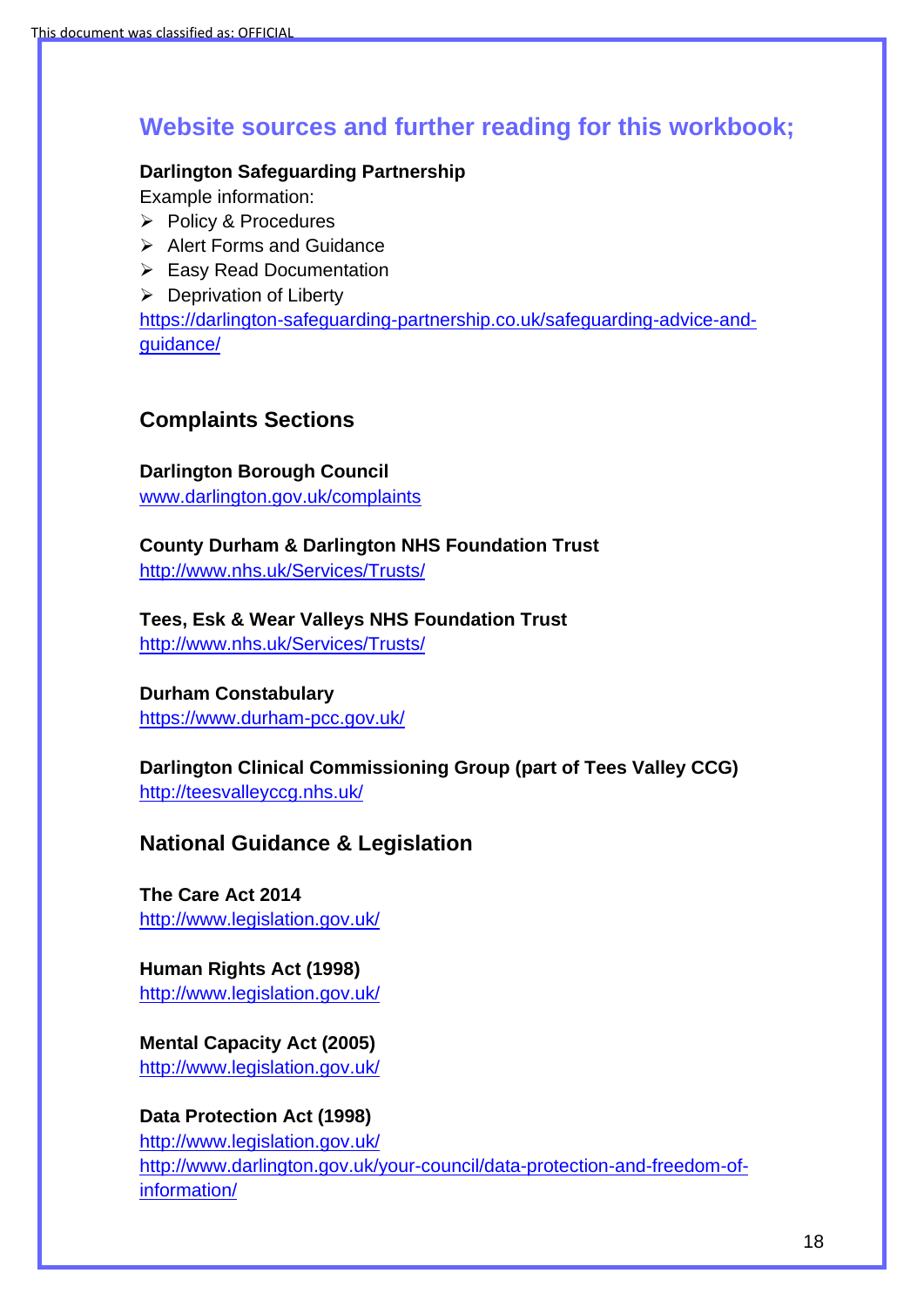#### **Care Quality Commission**

- ➢ Information for Providers
- $\triangleright$  Information for the Public
- ➢ Inspection Reports
- ➢ Regulatory Standards
- ➢ Whistleblowing Guidance

[www.cqc.org.uk](http://www.cqc.org.uk/)

#### **Social Care Institute for Excellence:**

Examples of available information (not exhaustive);

- ➢ Autism
- ➢ Dementia
- ➢ Dignity in Care
- ➢ Eating & Nutritional Care
- ➢ Learning Disabilities
- ➢ Mental Capacity
- ➢ Mental Health
- ➢ Personalisation

[www.scie.org.uk](http://www.scie.org.uk/)

#### **Sexual Violence & Exploitation**

[www.darlington.gov.uk/Living/domesticabuse/exploitation](http://www.darlington.gov.uk/Living/domesticabuse/exploitation)

#### **Information for Managers**

Darlington Safeguarding Partnership (DSP) encourages all organisations to ensure to embed competencies for safeguarding work into their workforce development plans.

Darlington Safeguarding Partnership (DSP) is committed to supporting organisations with their training needs and advice and support in evidencing effective safeguarding practice.

These questions are based upon competencies from Bournemouth University who undertook consultation nationally in developing a Competency Framework, its final version being endorsed by The Association of Directors of Social Services (ADASS) Learn to Care, Skills for Care and the Social Care institute for excellence (SCIE). This workbook is been based upon the National Safeguarding Adults Capability Framework, developed by Learn to Care and the National Centre for Post Qualifying Social Work at Bournemouth University and is copyright to them.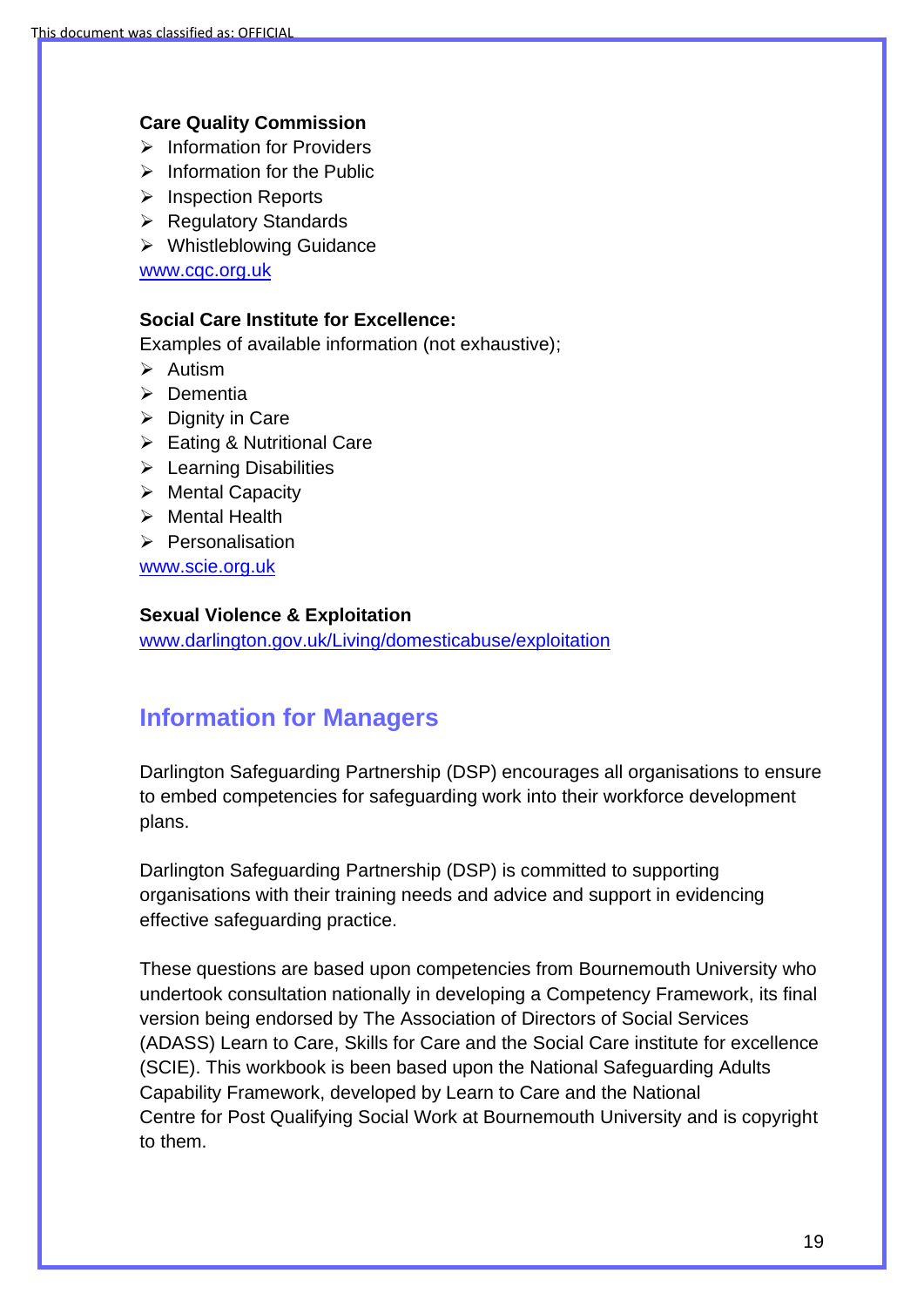The DSP and its partners recommend this workbook be used across a range of sectors and agencies. It can assist managers in gaining a view of the competencies of their workforce and in turn highlight any further training needs. It can be used in conjunction with supervision and formal appraisal processes, as well aiding Continuous Professional Development. Managers may use this information to form part of an ongoing evidence base of working within *'Safeguarding Adults: a national framework of standards'* and to support any Care Quality Commission or contractual related activities.

It is further recommended that the workbook be used to assess competence of newly appointed staff, whether paid or unpaid.

Staff should complete the candidate questionnaire (overleaf) to assess their underpinning knowledge. Candidates and Managers should sign and date the completed assessments and forward to:

Darlington Safeguarding Partnership Room 208 Town Hall Darlington, DL1 5QT Or email; [DSP.Training@darlington.gov.uk](mailto:DSP.Training@darlington.gov.uk)

Questionnaires will be checked upon receipt and certificates issued.

Should staff require the questionnaire in an alternative format, please contact the DSP Business Unit on 01325 406452.

**This is the end of the Safeguarding Adults Alerter Workbook**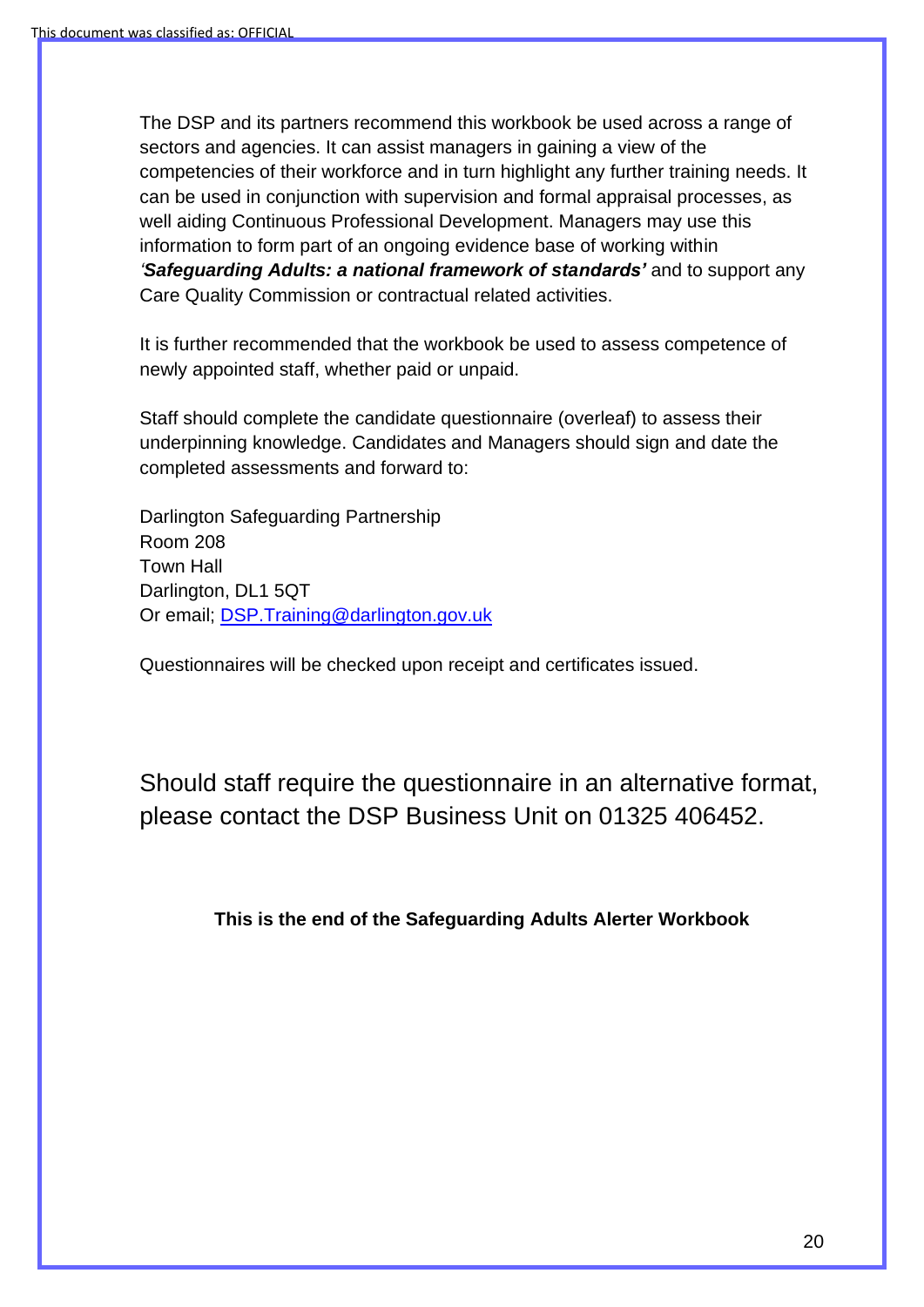## **Safeguarding Adults Alerter Workbook**

### **Assessment of Underpinning Knowledge**

### **Candidate Questionnaire**

| <b>Staff Name:</b>               | Email:                  |  |
|----------------------------------|-------------------------|--|
| <b>Job Title:</b><br>Department: | <b>Manager</b><br>Name: |  |
| Date:                            | <b>Setting</b><br>Name: |  |

### **Please complete the following questions. All questions related to the contents of this workbook.**

#### **Question 1:**

What is the name of the Statutory Guidance for Safeguarding Adults?

#### **Question 2:**

Record below 2 further pieces of legislation that relate to Safeguarding of Adults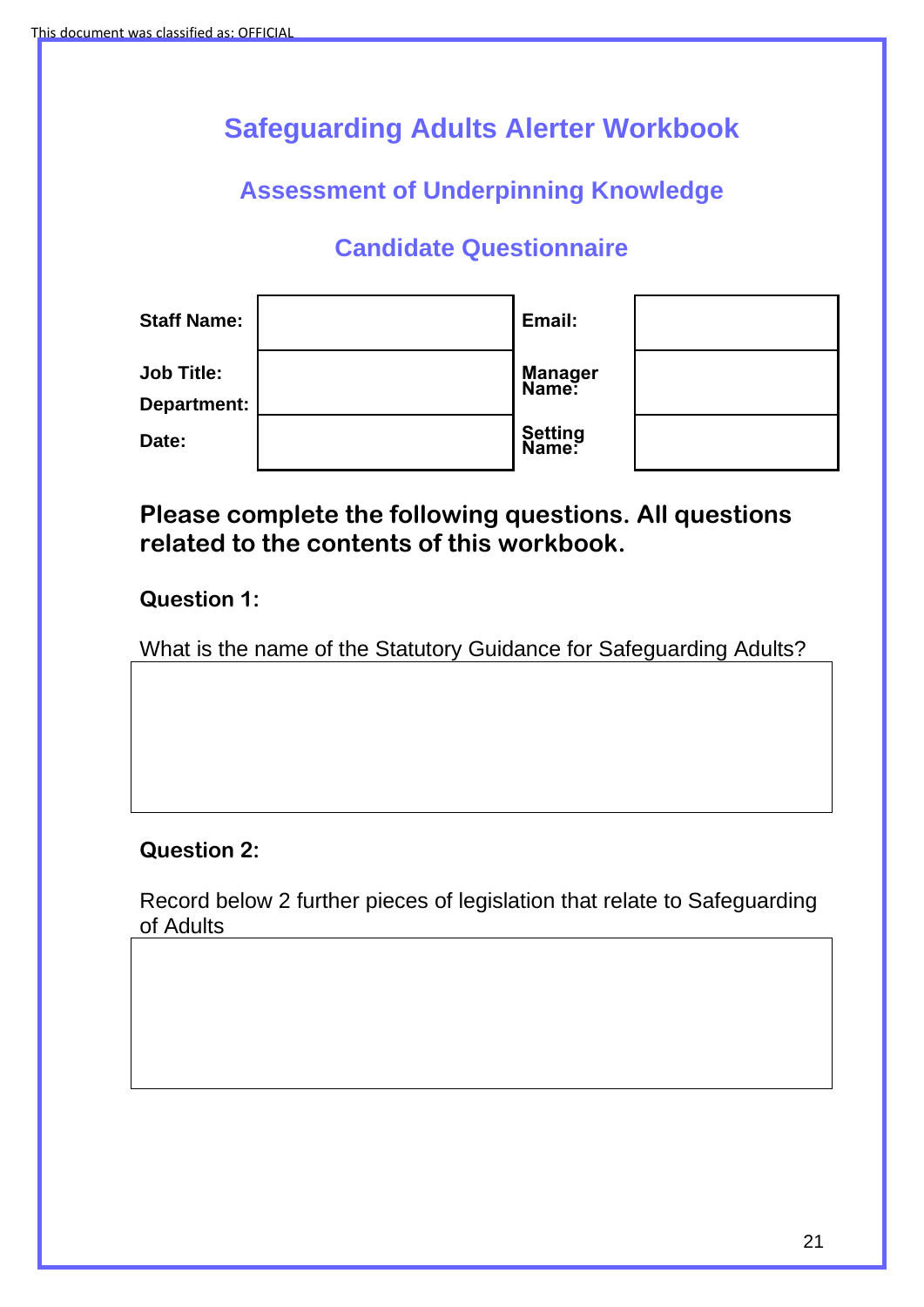### **Question 3:**

What is the definition of an Adult at risk in respect of Safeguarding of Adults?

#### **Question 4:**

If an 'adult at risk' makes a disclosure, or you witness or suspect abuse has occurred, who should you inform?

#### **Question 5:**

What is your understanding of why you should report abuse?

#### **Question 6:**

Identify the 10 categories of abuse included in the Care Act 2014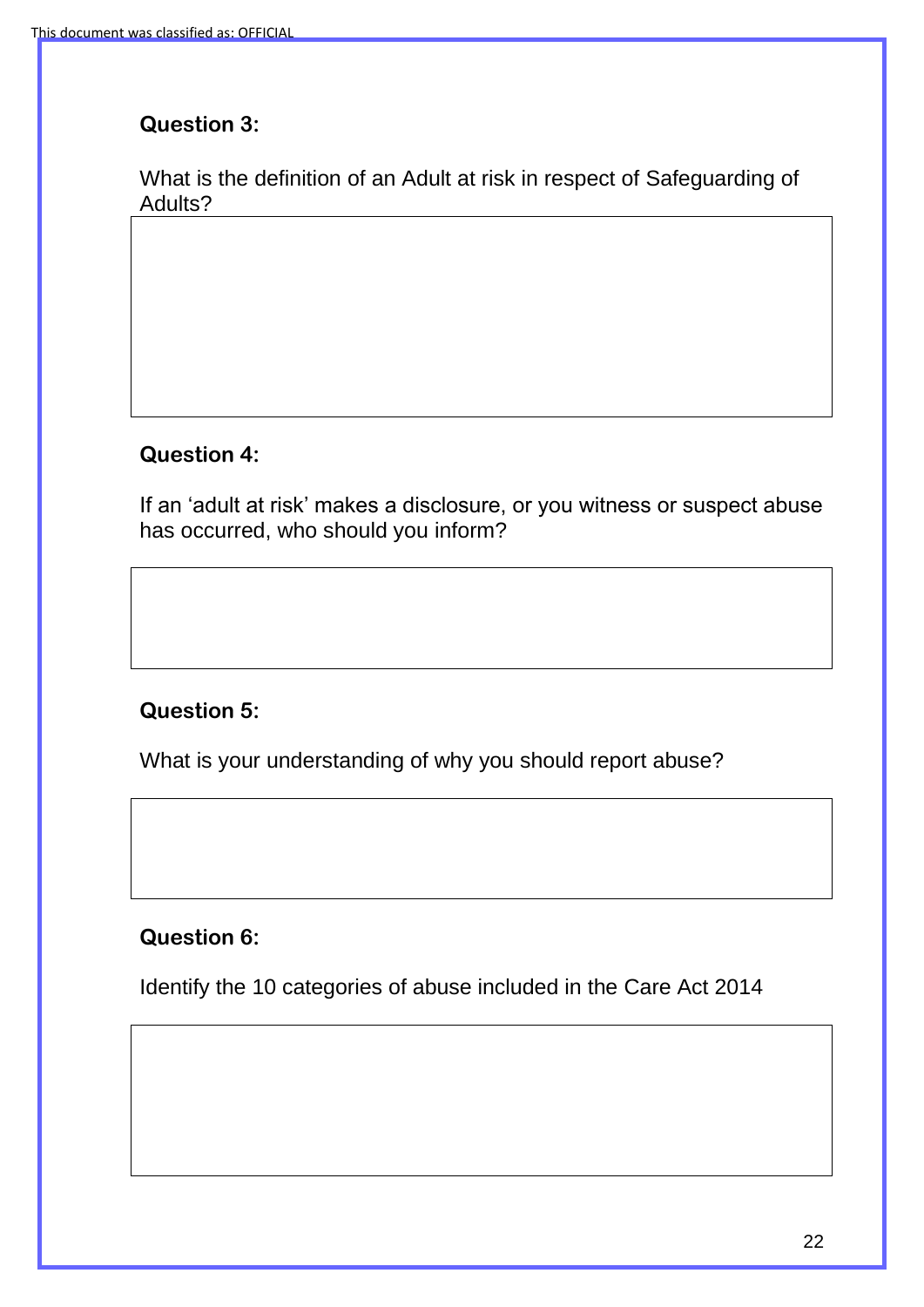### **Question 7:**

Record 'one' example indicator for each of the abuse categories you have identified

### **Question 8:**

Identify 'one' factor that may increase a person's vulnerability to risk

### **Question 9:**

Describe your understanding of Dignity in Care

### **Question 10:**

Describe your understanding of 'Whistleblowing'

### **Question 11:**

Identify 2 things you should do when a 'disclosure' has been made by an adult at risk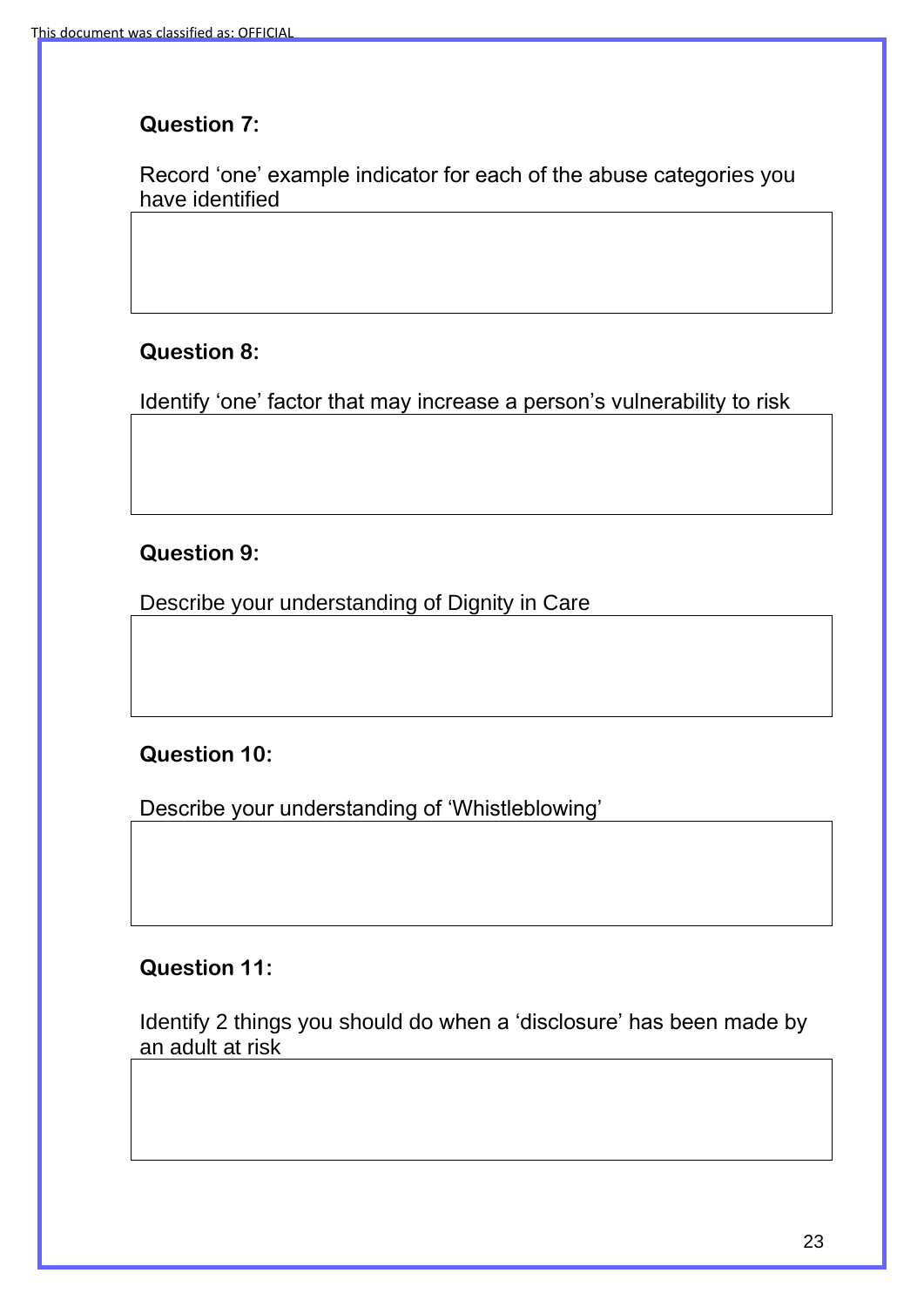### **Question 12:**

Identify 2 things you should **not** do when a 'disclosure' has been made by an adult at risk

#### **Question 13:**

Identify 3 things you should consider when preserving evidence?

#### **Question 14:**

The views and wishes of an alleged adult at risk are important, why?

| <b>Staff Signature:</b>    | Date: |  |
|----------------------------|-------|--|
| <b>Manager Signature:</b>  | Date: |  |
| Office Use Only:           |       |  |
| <b>Assessor Signature:</b> | Date: |  |